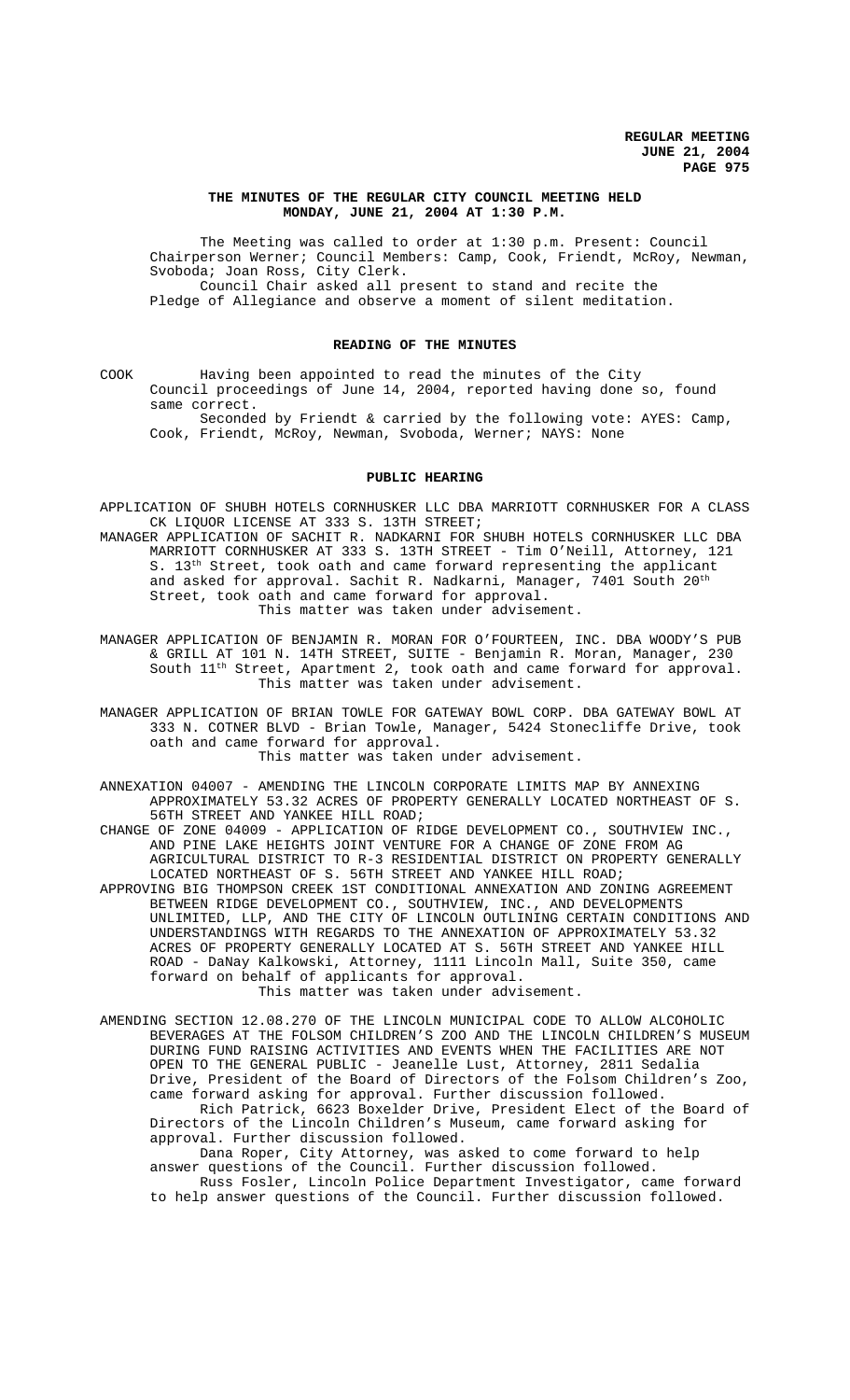> Glenn Cekal, 1420 "C" Street, came forward to express his concerns regarding this matter. Danny Walker, 427 "E" Street, came forward in opposition. This matter was taken under advisement.

CREATING A NEW CHAPTER 8.50 OF THE LINCOLN MUNICIPAL CODE ESTABLISHING SMOKING REGULATIONS AND REPEALING CHAPTER 8.48 OF THE LINCOLN MUNICIPAL CODE, THE LINCOLN SMOKEFREE AIR ACT;

APPROVING REVISIONS TO THE LINCOLN SMOKEFREE AIR ACT - Ed Schneider, 7641 Leighton Avenue, President of the Lancaster Board of Health, came forward in opposition. Further discussion followed.

Mary Rouner, 1820 Surfside, owner of BC Pub, came forward and stated that she feels that this ordinance is not in the best interest and she would like to see the Council reconsider the Health Departments amendements, therefore she is in opposition.

Bailey Heafer, 2200 Pester Ridge Road, came forward and gave handouts stating which states have gone with a complete nonsmoking ban, which she is in favor of, and she also gave information regarding how harmful second-hand smoke is.

Rick Bickford, 6504 Benton, representing the Fraternal Order Eagles, came forward stating that they help raise money for children's foundations and if this ordinance passes he feels that it will hurt them on raising money for those foundations, therefore he is in opposition.

Joan Anderson, address unclear, with Lancaster Medical Society, came forward and stated that originally that she was in favor of the original smoking ban ordinance, however, she is now in favor of this ordinance in order to protect the children 18 years old or younger.

Mark Hunzeker, Attorney, 1045 Lincoln Mall, Suite 200, came forward on behalf of his applicant, Big Red Keno, and stated that they appreciate the fact that the under 18 prohibition is not in this ordinance. He also proposed an Amendment which would show the procedure of how violations will be dealt with. He stated that he would like on page 15, line 9, to delete the reminder of the paragraph, and after the sentence that is left, he would like to add the following text: the decision of the Health Director shall be final unless appealed.

Council Member Camp asked Mr. Hunzeker if they could call his Motion To Amend as Amendment No. 2 because they already have a Motion To Amend No. 1.

Mr. Hunzeker said that would be fine to call it Amendment No. 2. Council Member Camp asked Council Member Svoboda to discuss the Amendment No. 1 that he is going to present.

Council Member Svoboda discussed the Amendment No. 1 and how it will change the wordage from less than 60% (which suggests to food) to use the words to at least 40%. Meaning that 40% of the business gross revenue in alcohol, not 60% or less in food, which he feels will close a loophole.

Council Member Newman asked Mr. Hunzeker how he feels about that amendment.

Mr. Hunzeker stated that he would object to that Amendment. Further discussion followed.

Council Chair Werner announced that anyone that has already testified on this item will now be allowed to have an additional two minutes to discuss the Amendment that Council Member Svoboda brought forward.

Ed Schneider, came forward and expressed his concerns and showed a flow sheet which he feels will help define a bar. He also provided copies of his flow sheet for the City Council. Further discussion followed.

Rick Bickford, came forward to express his opinions of opposition regarding Mr. Schneider's point.

Council Chair Werner announced that since everyone that testified earlier on this item got a chance to come forward and address Mr. Svoboda's Amendment, that now they will continue the public hearing.

Danny Walker, 427 "E" Street, came forward to express his opinions of stopping the smoking in schools.

David Holmquist, 5700 Franklin Street, Director of Government Relations for the American Cancer Society here in Nebraska, came forward stating he is a proponent and an opponent at the same time. He stated that Lexington, KY, and Lawrence, KS, are similar in size to Lincoln and they are completely smoke free, and he feels Lincoln should follow in their steps. Further discussion followed.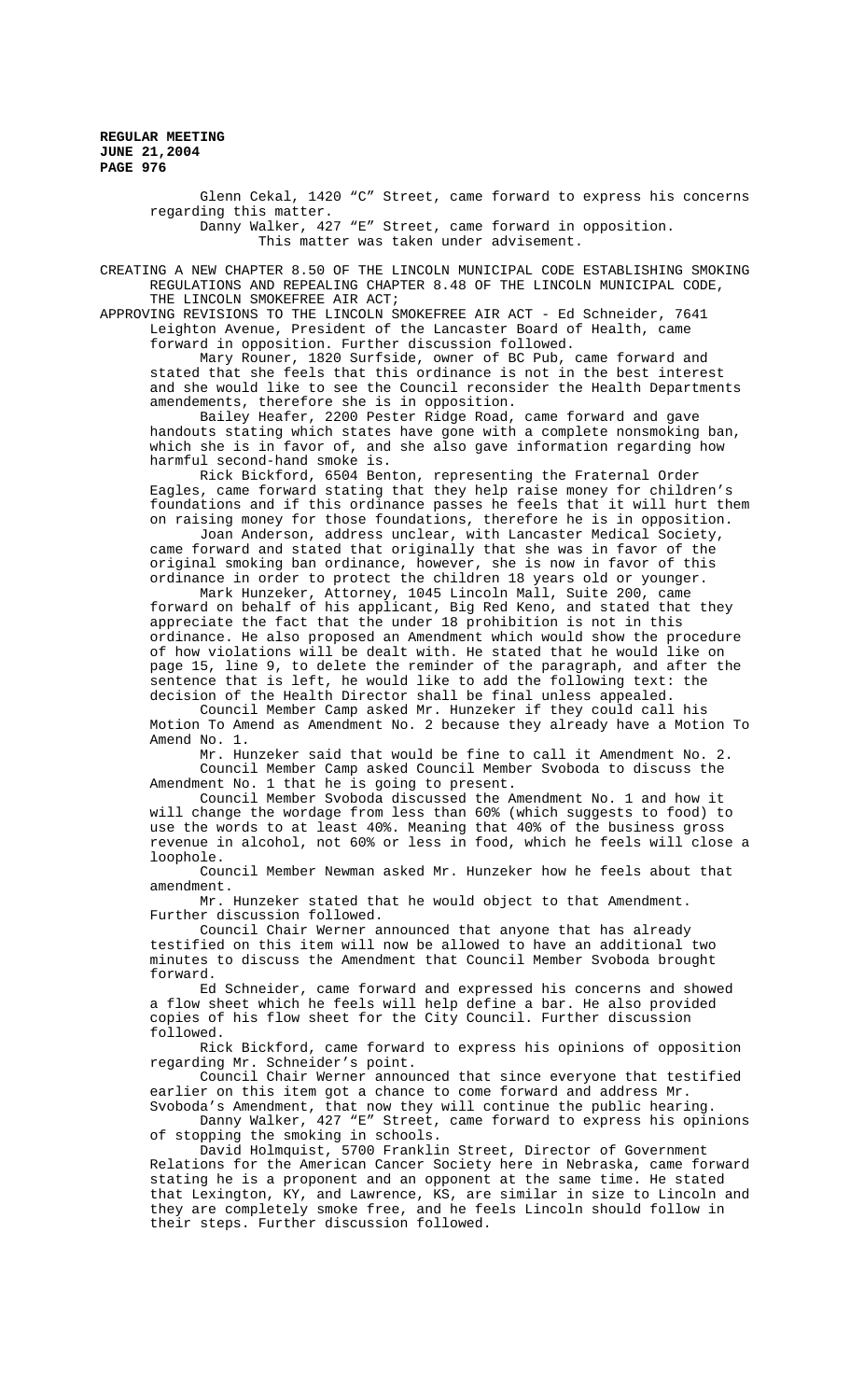Don Arena, 1200 W. Burnham, owner of Red Fox, came forward in support of letting the parents decide if their children should be allowed to go into smoking facilities. Further discussion followed.

Cindy Wostrel, 5232 Patmore Road, Chairwomen of Tobacco Free Lincoln, came forward and stated their concerns with the proposed changes that are before the City Council. She stated that the youth should not be exposed to second hand smoke and Tobacco Free Lincoln would like to see them protected.

John Hewitt, 8111 S. 98<sup>th</sup> Street, Denton, NE, came forward and expressed his concerns with the ordinance of protecting children from smoking establishments. He stated that he felt if we do pass the ordinance keeping the children out of smoking establishments, then there might be an incident like there was on 19<sup>th</sup> and L Street where a child was left in a car and froze to death.

Wes Beal, 2840 R Street, Apartment 2, came forward on behalf of Health Education Inc, a non profit agency in Lincoln, and stated that he is in support of some of the amendments and in opposition of others. Further discussion followed.

Glenn Cekal, 1420 "C" Street, came forward and expressed his concerns with this matter.

Bob Jergensen, 5444 W. Brixton, owner of PO Pears, came forward in support of Mr. Hunzeker's Amendment No. 2. He also stated that he was in opposition of the ordinance not allowing 18 and younger into smoking establishments. Further discussion followed.

Frank Delgado, 3325 "P" Street, came forward in support of the revised amendment.

This matter was taken under advisement.

- SPECIAL PERMIT 1870A APPLICATION OF GERRY AND DIANNE KRIESER TO DEVELOP STEVENS CREEK RIDGE 1ST ADDITION COMMUNITY UNIT PLAN FOR 10 SINGLE FAMILY RESIDENTIAL ACREAGE LOTS ON PROPERTY GENERALLY LOCATED AT N. 134TH STREET AND HOLDREGE STREET - Brian Carstens, 601 Old Cheney Road, came forward and behalf of applicant for approval. This matter was taken under advisement.
- APPROVING AN AMENDMENT TO THE UNIVERSITY PLACE REDEVELOPMENT PLAN FOR THE ACQUISITION AND DEMOLITION OF THE NORTHEAST PRINTERS BUILDING BY THE CITY FOR REDEVELOPMENT OF THE SITE ON PROPERTY GENERALLY LOCATED AT 2436 N. 48TH STREET - Wynn Hjermstad, Urban Development Department, came forward for approval and to describe the purpose of the project. Further discussion followed.

This matter was taken under advisement.

APPEAL OF ORCHID ENTERPRISES, LLC, FROM THE PLANNING COMMISSION CONDITIONAL APPROVAL OF SPECIAL PERMIT 04020 FOR A LIMITED LANDFILL AT S.W. 27TH STREET AND WEST O STREET, REQUIRING A 12 MONTH TIME LIMIT - Michael Rierden, 645 "M" Street, Suite 200, came forward on behalf the applicant. He stated that the Planning Commission recommended approval but put them on a time frame of 12 months to complete the project. However, they are asking for 24 months to complete the project. Further discussion followed.

Tom Friedman, 1404 N. 150<sup>th</sup> Street, Omaha, NE, owner of the property, stated that he would like to develop the property and put a commercial building on it. Further discussion followed.

Gary Butts, 2238 S.  $48^{\rm th}$  Street, Project Manager of the site, came forward to clarify that the project is not going to be a dump. He also stated that he did make Mr. Friedman aware of the limited landfill provision in the zoning ordinance which they plan on using.

Rick Brandt, 404 Hill Street, Operator of the Project, came forward for approval and to answer any questions of the Council. Further discussion followed.

Matt Minchow, with West Gate Bank, came forward in support of Mr. Friedman's project.

Mr. Rierden came forward for rebuttal.

This matter was taken under advisement.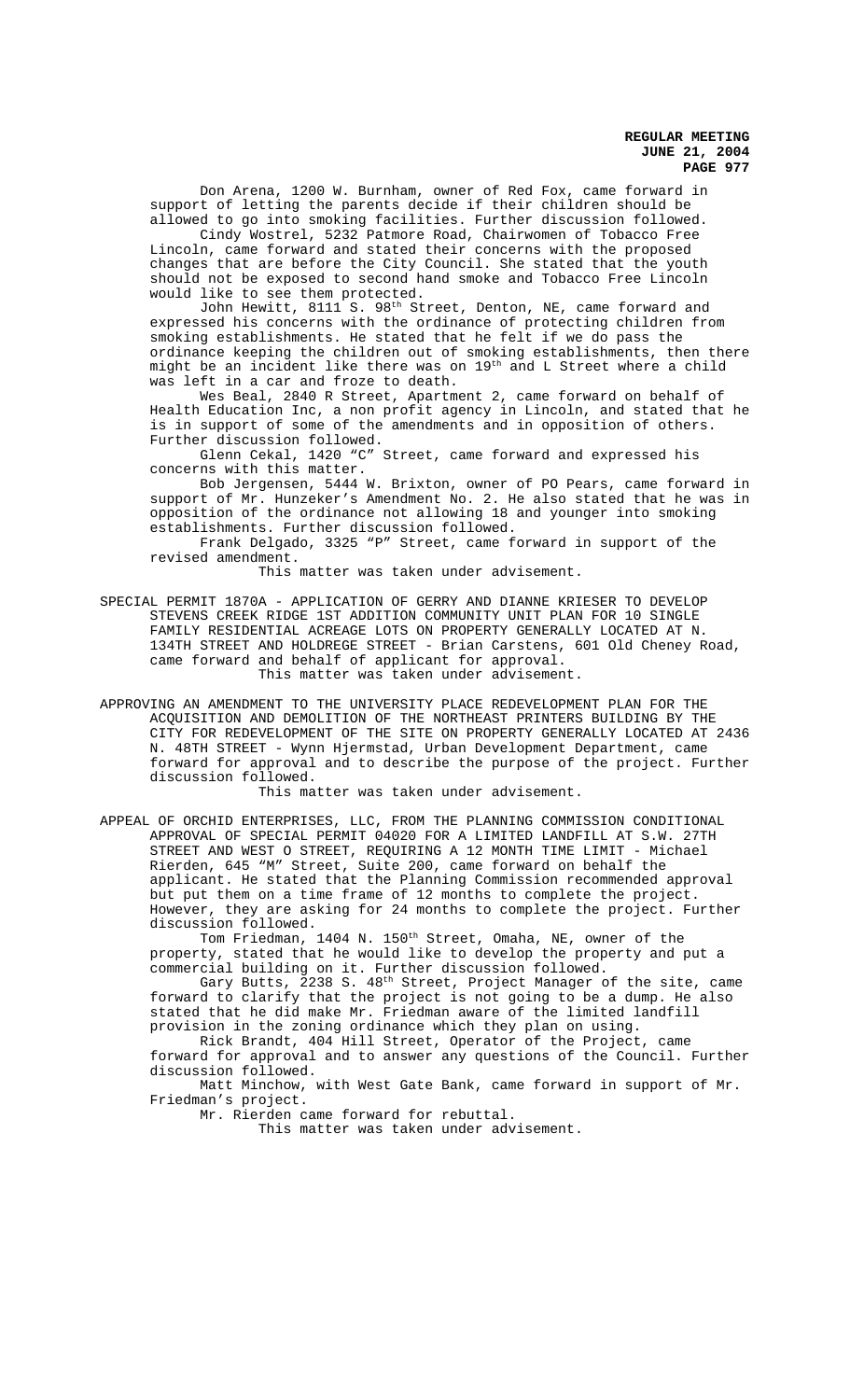APPROVING AN AGREEMENT BETWEEN THE CITY AND THE NEBRASKA DEPT. OF ROADS FOR THE FUNDING OF RESURFACING WORK ON CORNHUSKER HIGHWAY BETWEEN 13TH AND 20TH STREET, CORNHUSKER HIGHWAY FROM 35TH TO 44TH STREET AND 9TH STREET FROM Q TO H STREETS - Nicole Fleck-Tooze, Public Works & Utilities, came forward to answer questions of the Council.

Council Member Cook asked if the wording of the application was correct.

Nicole Fleck-Tooze stated that the wording is correct. This matter was taken under advisement.

AUTHORIZING THE ACCEPTANCE OF TWO TOUR DE LINCOLN ART WORKS FOR INCLUSION IN THE CITY'S PUBLIC ART COLLECTION AND FOR DISPLAY ON PUBLIC PROPERTY - Lynn Johnson, Director of Parks & Recreation Department, came forward for approval.

Council Member Camp asked if there is a mistake with one of the addresses of where the art will be located.

Mr. Johnson stated that it is incorrect. The address should be at 27<sup>th</sup> and Sheridan Blvd, not 27<sup>th</sup> and Capital Parkway. Further discussion followed.

This matter was taken under advisement.

APPROVING AN AGREEMENT BETWEEN THE CITY AND BEUTLER DEVELOPMENT SERVICES FOR FUND DEVELOPMENT SERVICES FOR A FOUR-YEAR TERM BEGINNING JULY 1, 2004 Lynn Johnson, Director of Parks and Recreation Department, came forward asking for approval. Further discussion followed.

Danny Walker, came forward to express his concerns on this matter. Further discussion followed.

Glenn Cekal, 1420 "C" Street, came forward and expressed his concerns on this matter. Further discussion followed. This matter was taken under advisement.

ACCEPTING A DONATION OF \$45,000 FOR RENOVATION OF PARK IMPROVEMENTS AND TO ESTABLISH AN ENDOWMENT FOR ON-GOING PARK MAINTENANCE OF PARK LAND LOCATED AT S. COTNER BLVD. AND ALDRICH ROAD - Lynn Johnson, Director of Parks and Recreation Department, came forward for approval. Further discussion followed.

This matter was taken under advisement.

**\*\*TOOK BREAK 4:55 P.M. RECONVENED 4:05 P.M.**

#### **MISCELLANEOUS BUSINESS**

Danny Walker, 437 E Street, came forward to discuss the topic of the garbage dump adjacent to 610 G Street. He also showed photos on the overhead regarding this topic. Council Member McRoy is going to submit this issue to the Downtown Lincoln Association and request them to follow up and to respond to Mr. Walker.

This matter was taken under advisement.

Glenn Cekal, 1420 C Street, came forward and expressed his concerns of there being no sidewalks on either side of Cornhusker Highway for bicyclists. Further discussion followed. This matter was taken under advisement.

Bill Roads, no address given, came forward and expressed his concerns regarding homeless people. This matter was taken under advisement.

Frank Delgado, 3325 "P" Street, came forward to discuss his concerns regarding documents that were discussed at the Comprehensive Plan Review Meeting regarding acreages that are partially within the City and partially within the County and there was no City line drawn on the map. He recommended that a City Line and the 3 mile limits line be put into the document.

This matter was taken under advisement.

**\*\* END OF PUBLIC HEARING \*\***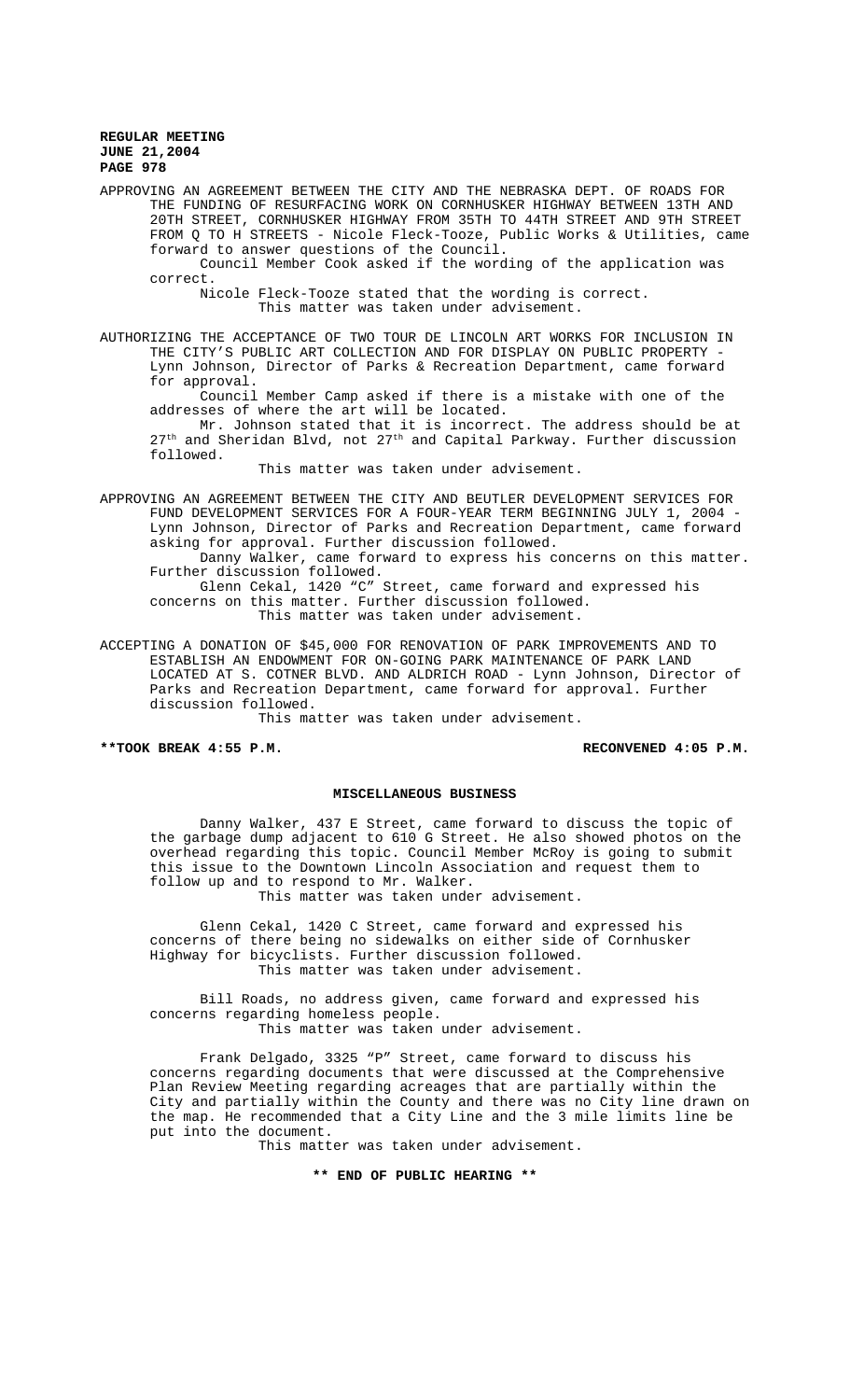# **COUNCIL ACTION**

### **LIQUOR RESOLUTIONS**

- APPLICATION OF SHUBH HOTELS CORNHUSKER LLC DBA MARRIOTT CORNHUSKER FOR A CLASS CK LIQUOR LICENSE AT 333 S. 13TH STREET - CLERK read the following resolution, introduced by Ken Svoboda, who moved its adoption for
- approval:<br>A-82820 BE BE IT RESOLVED by the City Council of the City of Lincoln, Nebraska:

That after hearing duly had as required by law, consideration of the facts of this application, the Nebraska Liquor Control Act, and the pertinent City ordinances, the City Council recommends that the application of Shubh Hotels Cornhusker L.L.C. d/b/a "Marriott Cornhusker" for a Class "CK" liquor license at 333 South 13th Street, Lincoln, Nebraska, for the license period ending October 31, 2004, be approved with the condition that the premise complies in every respect with all city and state regulations. The City Clerk is directed to transmit a copy of this resolution to the Nebraska Liquor Control Commission.

Introduced by Ken Svoboda Seconded by Camp & carried by the following vote: AYES: Camp, Cook, McRoy, Newman, Svoboda, Werner; NAYS: None; ABSENT: Friendt.

MANAGER APPLICATION OF SACHIT R. NADKARNI FOR SHUBH HOTELS CORNHUSKER LLC DBA MARRIOTT CORNHUSKER AT 333 S. 13TH STREET - CLERK read the following resolution, introduced by Ken Svoboda, who moved its adoption for approval:

A-82821 WHEREAS, Shubh Hotels Cornhusker L.L.C., d/b/a Marriott

Cornhusker, located at 333 South 13th Street, Lincoln, Nebraska has been approved for a Retail Class "CK" liquor license, and now requests that Sachit R. Nadkarni be named manager;

WHEREAS, Sachit R. Nadkarni appears to be a fit and proper person to manage said business.

NOW, THEREFORE, BE IT RESOLVED by the City Council of the City of Lincoln, Nebraska:

That after hearing duly had as required by law, consideration of the facts of this application, the Nebraska Liquor Control Act, and the pertinent City ordinances, the City Council recommends that Sachit R. Nadkarni be approved as manager of this business for said licensee. The City Clerk is directed to transmit a copy of this resolution to the Nebraska Liquor Control Commission.

Introduced by Ken Svoboda

Seconded by Camp & carried by the following vote: AYES: Camp, Cook, McRoy, Newman, Svoboda, Werner; NAYS: None; ABSENT: Friendt.

MANAGER APPLICATION OF BENJAMIN R. MORAN FOR O'FOURTEEN, INC. DBA WOODY'S PUB & GRILL AT 101 N. 14TH STREET, SUITE - CLERK read the following resolution, introduced by Ken Svoboda, who moved its adoption for approval:

A-82822 WHEREAS, O'Fourteen, Inc. d/b/a Woody's Pub & Grill located at 101 North 14th Street, Suite 6, Lincoln, Nebraska has been approved for a Retail Class "C" liquor license, and now requests that Benjamin R. Moran be named manager;

WHEREAS, Benjamin R. Moran appears to be a fit and proper person to manage said business.

NOW, THEREFORE, BE IT RESOLVED by the City Council of the City of Lincoln, Nebraska:

That after hearing duly had as required by law, consideration of the facts of this application, the Nebraska Liquor Control Act, and the pertinent City ordinances, the City Council recommends that Benjamin R. Moran be approved as manager of this business for said licensee. The City Clerk is directed to transmit a copy of this resolution to the Nebraska Liquor Control Commission.

Introduced by Ken Svoboda

Seconded by Camp & carried by the following vote: AYES: Camp, Cook, McRoy, Newman, Svoboda, Werner; NAYS: None; ABSENT: Friendt.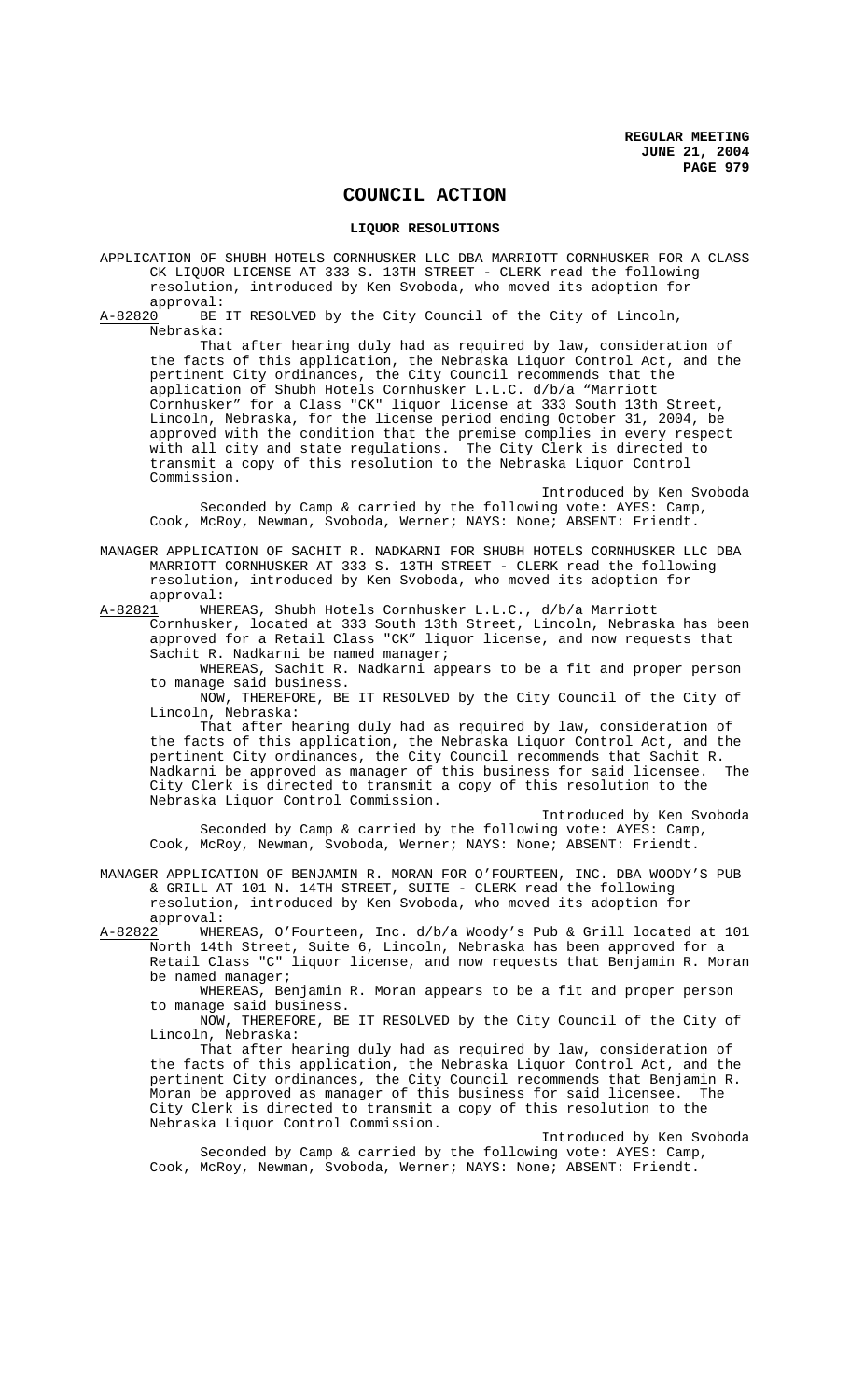MANAGER APPLICATION OF BRIAN TOWLE FOR GATEWAY BOWL CORP. DBA GATEWAY BOWL AT 333 N. COTNER BLVD - CLERK read the following resolution, introduced by Ken Svoboda, who moved its adoption for approval:

A-82823 WHEREAS, Gateway Bowl Corp. d/b/a Gateway Bowl located at 333 North Cotner Blvd., Lincoln, Nebraska, has been approved for a Retail Class "C" liquor license, and now requests that Brian Towle be named manager;

WHEREAS, Brian Towle appears to be a fit and proper person to manage said business.

NOW, THEREFORE, BE IT RESOLVED by the City Council of the City of Lincoln, Nebraska:

That after hearing duly had as required by law, consideration of the facts of this application, the Nebraska Liquor Control Act, and the pertinent City ordinances, the City Council recommends that Brian Towle be approved as manager of this business for said licensee. The City Clerk is directed to transmit a copy of this resolution to the Nebraska Liquor Control Commission.

Introduced by Ken Svoboda Seconded by Camp & carried by the following vote: AYES: Camp, Cook, McRoy, Newman, Svoboda, Werner; NAYS: None; ABSENT: Friendt.

### **ORDINANCES - 2ND READING & ASSOCIATED RESOLUTIONS**

- ANNEXATION 04007 AMENDING THE LINCOLN CORPORATE LIMITS MAP BY ANNEXING APPROXIMATELY 53.32 ACRES OF PROPERTY GENERALLY LOCATED NORTHEAST OF S. 56TH STREET AND YANKEE HILL ROAD. (IN CONNECTION W/04-122, 04R-148) - CLERK read an ordinance, introduced by Jon Camp, annexing and including approximately 53.32 acres of property located northeast of S.  $56<sup>th</sup>$ Street and Yankee Hill Road as part of the City of Lincoln, Nebraska and amending the Corporate Limits Map attached to and made a part of Ordinance No. 18208, to reflect the extension of the corporate limits boundary of the City of Lincoln, Nebraska established and shown thereon, the second time.
- CHANGE OF ZONE 04009 APPLICATION OF RIDGE DEVELOPMENT CO., SOUTHVIEW INC., AND PINE LAKE HEIGHTS JOINT VENTURE FOR A CHANGE OF ZONE FROM AG AGRICULTURAL DISTRICT TO R-3 RESIDENTIAL DISTRICT ON PROPERTY GENERALLY LOCATED NORTHEAST OF S. 56TH STREET AND YANKEE HILL ROAD. (IN CONNECTION W/04-121, 04R-148) - CLERK read an ordinance, introduced by Jon Camp, amending the Lincoln Zoning District Maps attached to and made a part of Title 27 of the Lincoln Municipal Code, as provided by Section 27.05.020 of the Lincoln Municipal Code, by changing the boundaries of the districts established and shown thereon, the second time.
- APPROVING BIG THOMPSON CREEK 1ST CONDITIONAL ANNEXATION AND ZONING AGREEMENT BETWEEN RIDGE DEVELOPMENT CO., SOUTHVIEW, INC., AND DEVELOPMENTS UNLIMITED, LLP, AND THE CITY OF LINCOLN OUTLINING CERTAIN CONDITIONS AND UNDERSTANDINGS WITH REGARDS TO THE ANNEXATION OF APPROXIMATELY 53.32 ACRES OF PROPERTY GENERALLY LOCATED AT S. 56TH STREET AND YANKEE HILL ROAD - Prior to reading:
- CAMP Moved to delay action for one week to 6/28/04 on Bill No. 04R-148. Seconded by Svoboda & carried by the following vote: AYES: Camp, Cook, Friendt, McRoy, Newman, Svoboda, Werner; NAYS: None.
- AMENDING SECTION 12.08.270 OF THE LINCOLN MUNICIPAL CODE TO ALLOW ALCOHOLIC BEVERAGES AT THE FOLSOM CHILDREN'S ZOO AND THE LINCOLN CHILDREN'S MUSEUM DURING FUND RAISING ACTIVITIES AND EVENTS WHEN THE FACILITIES ARE NOT OPEN TO THE GENERAL PUBLIC - CLERK read an ordinance, introduced by Jon Camp, amending Section 12.08.270 of the Lincoln Municipal Code to allow alcoholic beverages to be served at the Folsom Children's Zoo and the Lincoln Children's Museum during fund-raising activities and events when the facilities are not open to the general public; and repealing Section 12.08.270 of the Lincoln Municipal Code as hitherto existing, the second time.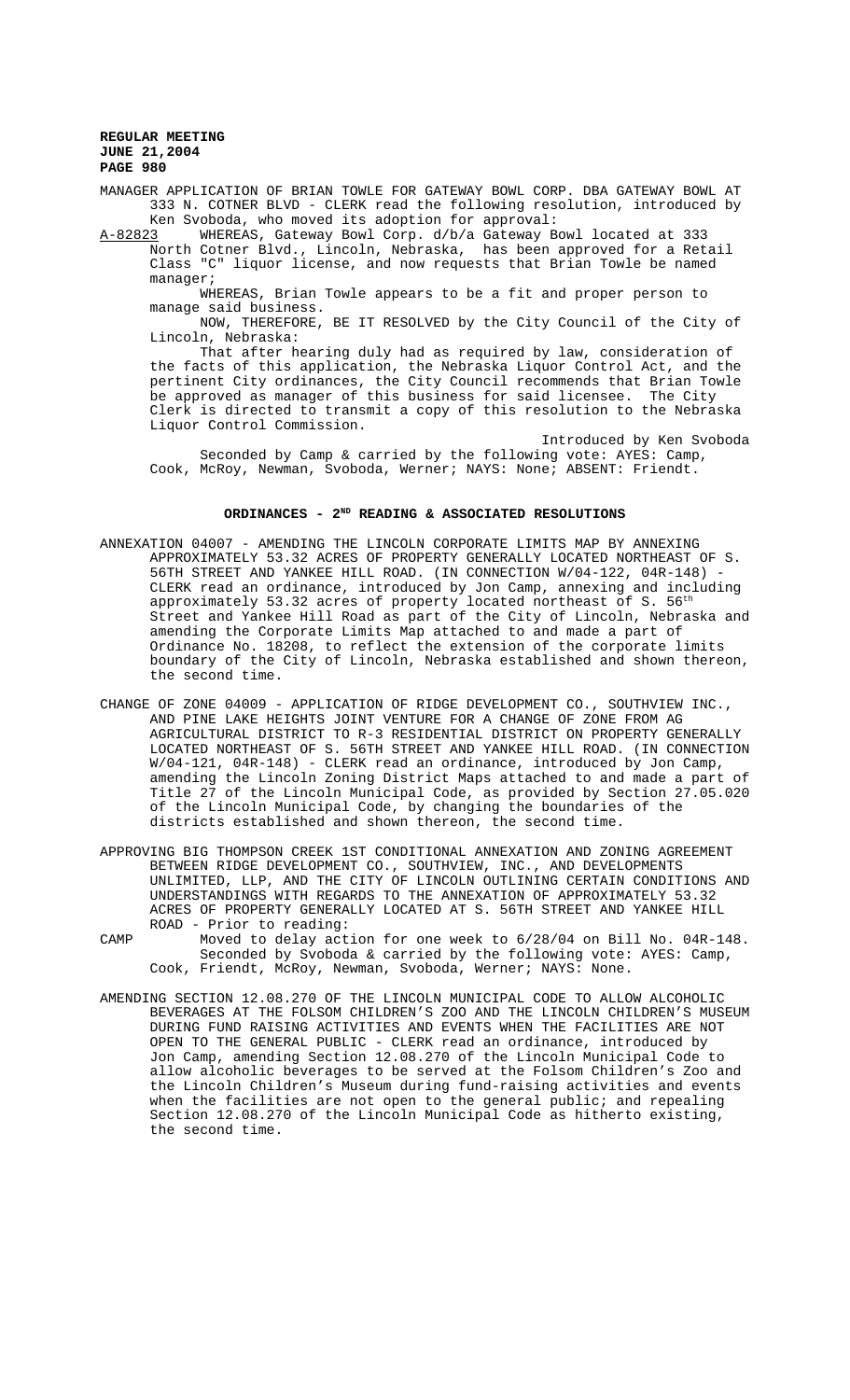CREATING A NEW CHAPTER 8.50 OF THE LINCOLN MUNICIPAL CODE ESTABLISHING SMOKING REGULATIONS AND REPEALING CHAPTER 8.48 OF THE LINCOLN MUNICIPAL CODE, THE LINCOLN SMOKEFREE AIR ACT - CLERK read an ordinance, introduced by Jon Camp, amending Title 8 of the Lincoln Municipal Code relating to Health and Sanitation by creating a new Chapter 8.50 entitled the Lincoln Smoking Regulation Act, the second time.

APPROVING REVISIONS TO THE LINCOLN SMOKEFREE AIR ACT - PRIOR to reading:<br>COOK Moved to withdraw Bill No. 04-92. Moved to withdraw Bill No. 04-92.

Seconded by McRoy & carried by the following vote: AYES: Cook, Friendt, McRoy, Newman, Werner; NAYS: Camp, Svoboda.

CLERK Read an ordinance, introduced by amending Chapter 8.48 of the Lincoln Municipal Code, Lincoln Smokefree Air Act by amending Section 8.48.020 to clarify the purpose statement; adding a new Section numbered 8.48.135 to add a definition for smoking breakrooms; adding a new section numbered 8.48.162 to require a permit in order to allow smoking; amending Section 8.48.170 to provide for where a permit may be issued and to delete affidavit requirement; amending Section 8.48.180 to clarify signage requirements; adding a new section numbered 8.48.182 to provide permit information requirements; adding a new section numbered 8.48.184 to provide inspection procedures; adding a new section numbered 8.48.186 to provide for suspension, revocation of a permit; adding a new section numbered 8.48.186 to provide for suspension, revocation of a permit; adding a new section numbered 8.48.188 to provide for a hearing amending Section 8.48.190 to clarify enforcement procedures; repealing Sections 8.48.020, 8.48.170, 8.48.180, and 8.48.190 of the Lincoln Municipal Code as hitherto existing; and providing that this ordinance shall become effective July 1, 2004, the second time.

The ordinance, having been **WITHDRAWN**, was assigned the File **#38-4480** & was placed on file in the Office of the City Clerk.

#### **RESOLUTIONS**

- SPECIAL PERMIT 1870A APPLICATION OF GERRY AND DIANNE KRIESER TO DEVELOP STEVENS CREEK RIDGE 1ST ADDITION COMMUNITY UNIT PLAN FOR 10 SINGLE FAMILY RESIDENTIAL ACREAGE LOTS ON PROPERTY GENERALLY LOCATED AT N. 134TH STREET AND HOLDREGE STREET - CLERK read the following resolution, introduced by Jonathan Cook, who moved its adoption:<br>A-82824 WHEREAS, Gerry and Dianne Krieser have submitt
- WHEREAS, Gerry and Dianne Krieser have submitted an application designated as Special Permit No. 1870A for authority to develop Stevens Creek Ridge 1st Community Unit Plan consisting of ten single family residential acreage lots on property generally located at North 134th and Holdrege Streets, and legally described to wit: Lot 13 I.T., and all of Stevens Creek Ridge Addition located in the East Half of Section 17, Township 10 North, Range 8 East of the 6th P.M., Lancaster County, Nebraska;

WHEREAS, the real property adjacent to the area included within the site plan for this community unit plan will not be adversely affected; and

WHEREAS, said site plan together with the terms and conditions hereinafter set forth are consistent with the intent and purpose of Title 27 of the Lincoln Municipal Code to promote the public health, safety, and general welfare.

NOW, THEREFORE, BE IT RESOLVED by the City Council of the City of Lincoln, Nebraska:

That the application of **Gerry and Dianne Krieser**, hereinafter referred to as "Permittee", to develop **STEVENS CREEK RIDGE 1ST COMMUNITY UNIT PLAN**, on the property legally described above, be and the same is hereby granted under the provisions of Section 27.63.320 and Chapter 27.65 of the Lincoln Municipal Code upon condition that construction and operation of said community unit plan be in strict compliance with said application, the site plan, and the following additional express terms, conditions, and requirements:

1. This permit approves a total of ten single family lots consisting of the eight currently shown on the site plan and two to be located on the property by administrative amendment at a later date.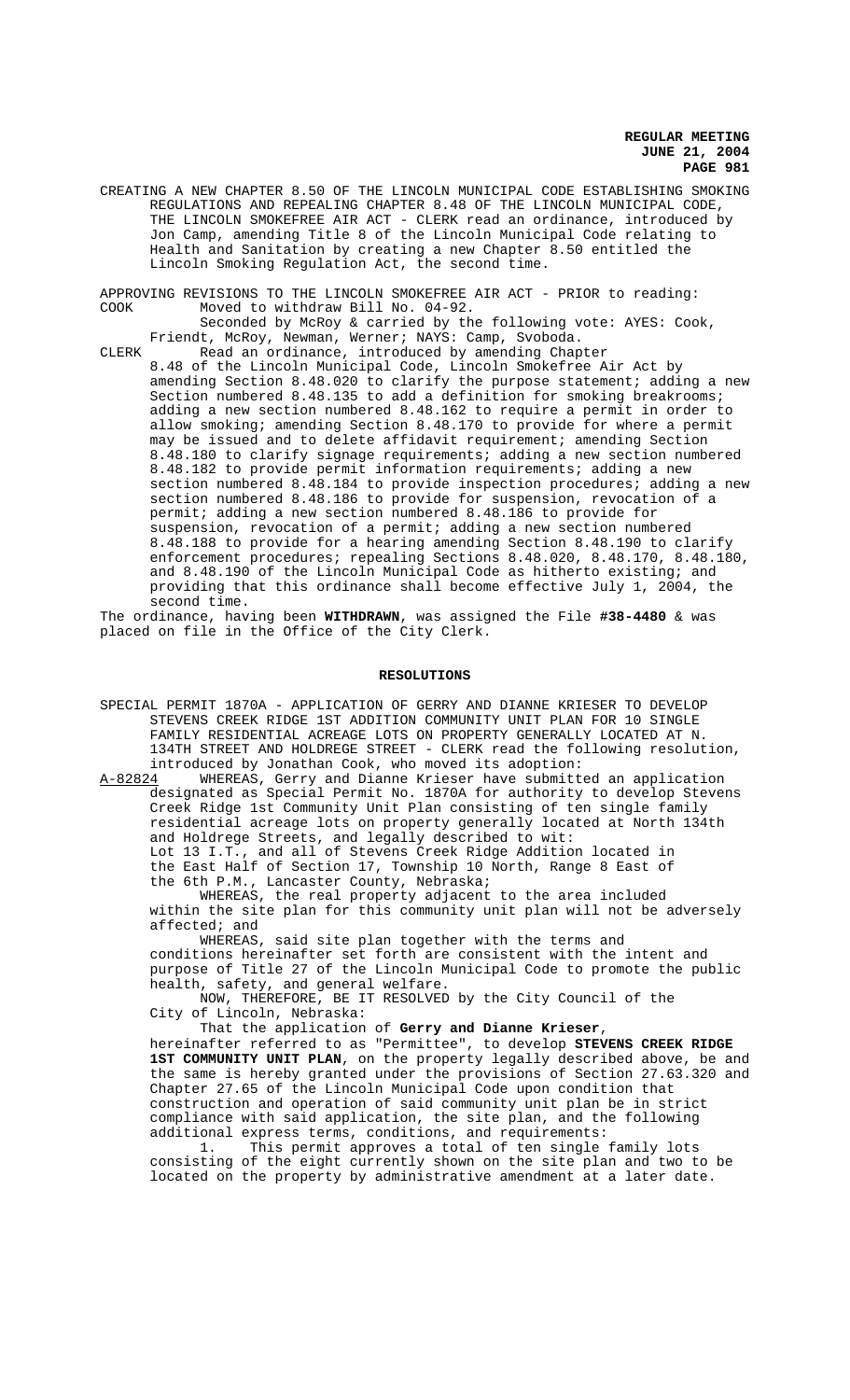2. Before receiving building permits:

a. The Permittee must submit a permanent reproducible final site plan as approved with three copies. b. Final plat must be approved.

3. Before occupying this development, all development and construction must conform to the approved plans.

4. All privately-owned improvements, including landscaping, must be permanently maintained by the Permittee, their successors and assigns.<br>5.

The site plan approved by this permit shall be the basis for all interpretations of setbacks, yards, locations of buildings, location

of parking and circulation elements, and similar matters.<br>6. The terms, conditions, and requirements of the The terms, conditions, and requirements of this resolution shall be binding and obligatory upon the Permittee, their successors, and assigns. The building official shall report violations to the City Council which may revoke the special permit or take such other action as may be necessary to gain compliance.

7. The Permittee shall sign and return the City's letter of acceptance to the City Clerk within 30 days following approval of the special permit, provided, however, said 30-day period may be extended up to six months by administrative amendment. The City Clerk shall file a copy of the resolution approving the special permit and the letter of acceptance with the Register of Deeds, filing fees therefor to be paid in advance by the Permittee.

Introduced by Jonathan Cook Seconded by Svoboda & carried by the following vote: AYES: Camp, Cook, Friendt, McRoy, Newman, Svoboda, Werner; NAYS: None.

APPROVING AN AMENDMENT TO THE UNIVERSITY PLACE REDEVELOPMENT PLAN FOR THE ACQUISITION AND DEMOLITION OF THE NORTHEAST PRINTERS BUILDING BY THE CITY FOR REDEVELOPMENT OF THE SITE ON PROPERTY GENERALLY LOCATED AT 2436 N. 48TH STREET - CLERK read the following resolution, introduced by

Jonathan Cook, who moved its adoption:<br>A-82825 WHEREAS, the City Council on Dec WHEREAS, the City Council on December 7, 1998 adopted Resolution No. A-79200, adopting the University Place Redevelopment Plan, and said plan was amended by Resolution No. A-81098 adopted on September 17, 2001 and Resolution No. A-82040 adopted on April 14, 2003; and

WHEREAS, the Director of Urban Development has filed with the City Clerk an amendment to the University Place Redevelopment Plan to provide for the acquisition, site preparation, and demolition of the Northeast Printers Building at 2436 N. 48th Street; said plan amendments are attached hereto, marked as Attachment "A", and made a part hereof by reference. The Director of Urban Development has reviewed said plan amendments and has found that they meet the conditions set forth in Neb. Rev. Stat. § 18-2113 (Reissue 1997); and

WHEREAS, on May 14, 2004 notice of public hearing was mailed, postage prepaid, to the president or chairperson of the governing body of each county, school district, community college, educational service unit, and natural resource district in which the real property subject to such plan is located and whose property tax receipts would be directly affected and to all registered neighborhood associations located in whole or in part within one mile radius of the area to be redeveloped setting forth the time, date, place, and purpose, of the public hearing to be held on May 26, 2004 before the Lincoln City - Lancaster County Planning Commission regarding the amendments to the University Place Redevelopment Plan, a copy of said notice and list of said registered neighborhood associations having been attached hereto as Attachment "B" and "C" respectively; and

WHEREAS, said proposed amendments to the University Place Redevelopment Plan have been submitted to the Lincoln-Lancaster County Planning Commission for review and recommendation, and said Planning Commission on May 24, 2004 found said request to be in conformance with the Comprehensive Plan and recommended approval thereof; and

WHEREAS, on June 10, 2004 a notice of public hearing was mailed, postage prepaid, to the foregoing governing bodies and registered neighborhood associations setting forth the time, date, place, and purpose of the public hearing before the City Council to be held on June 21, 2004 regarding the proposed amendments to the University Place Redevelopment Plan, a copy of said notice having been attached hereto as Attachment "D"; and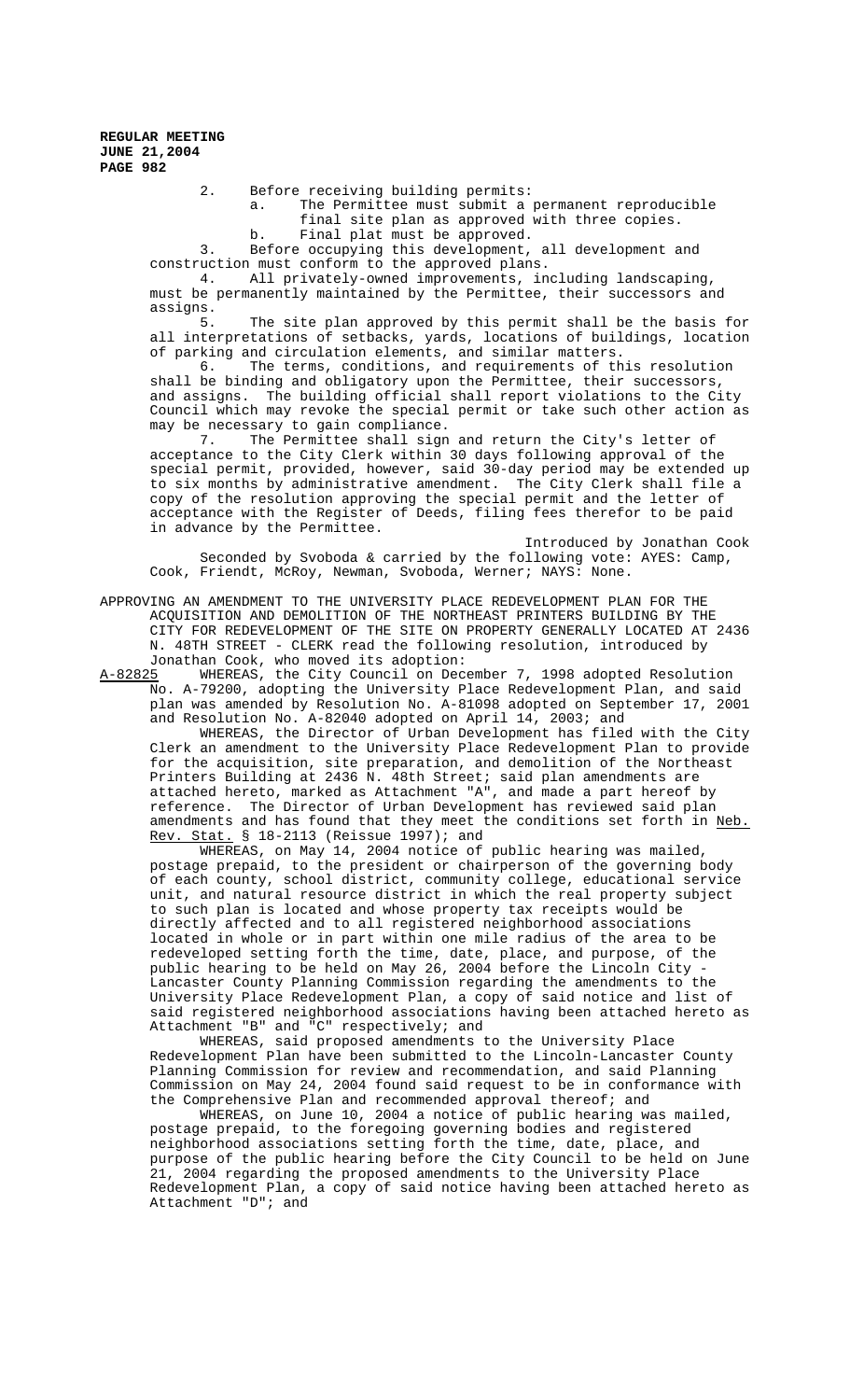WHEREAS, on June 4, 2004 and June 11, 2004 a notice of public hearing was published in the Lincoln Journal Star newspaper, setting forth the time, date, place, and purpose of the public hearing to be held on June 21, 2004 regarding the proposed amendments to the University Place Redevelopment Plan, a copy of such notice having been attached hereto and marked as Attachment "E"; and

WHEREAS, on May 21, 2004 in the City Council Chambers of the County City Building, 555 South 10th Street, Lincoln, Nebraska, the City Council held a public hearing relating to the proposed amendments to the University Place Redevelopment Plan and all interested parties were afforded at such public hearing a reasonable opportunity to express their views respecting said proposed plan; and

WHEREAS, the City Council has duly considered all statements made and materials submitted relating to said proposed amendments.

NOW, THEREFORE, IT IS FOUND AND DETERMINED by the City Council of the City of Lincoln, Nebraska as follows:

1. That the University Place Redevelopment Plan as modified by the proposed amendments is described in sufficient detail and is designed with the general purpose of accomplishing a coordinated, adjusted, and harmonious development of the City which will promote general health, safety, and welfare, sound design and arrangement, the wise and efficient expenditure of public funds, and the prevention of the reoccurrence of unsanitary or unsafe dwelling accommodations or conditions of blight.

2. That the University Place Redevelopment Plan as modified by the proposed amendments is feasible and in conformity with the general plan for the development of the City of Lincoln as a whole and said plan as modified by the proposed amendment is in conformity with the legislative declarations, and the determinations set forth in the Community Development Law.

BE IT RESOLVED by the City Council of the City of Lincoln, Nebraska:

That pursuant to the provisions of the Nebraska Community Development Law and in light of the foregoing findings and determinations, the amendments to the University Place Redevelopment Plan attached hereto as Attachment "A" are hereby accepted and approved by the City Council as the governing body for the City of Lincoln.

BE IT FURTHER RESOLVED that the Urban Development Director or his authorized representative is hereby authorized and directed to take all steps necessary to implement the provisions of said amendments to the University Place Redevelopment Plan.

BE IT STILL FURTHER RESOLVED that it is intended that this resolution and the modifications adopted herein are supplemental hereto to the findings, approvals, and authorizations set forth in Resolutions No. A-79200, A-81098, and A-82040.

Introduced by Jonathan Cook Seconded by Svoboda & carried by the following vote: AYES: Camp, Cook, Friendt, McRoy, Newman, Svoboda, Werner; NAYS: None.

APPEAL OF ORCHID ENTERPRISES, LLC, FROM THE PLANNING COMMISSION CONDITIONAL APPROVAL OF SPECIAL PERMIT 04020 FOR A LIMITED LANDFILL AT S.W. 27TH STREET AND WEST O STREET, REQUIRING A 12 MONTH TIME LIMIT - PRIOR to reading:

CAMP Moved to Amend Bill No. 04R-147, in the following manner: On page 2, line 10, after the word "affirmed" insert the following words: except that condition 1 of the conditions of approval should be amended to extend the duration of the special permit from 12 months to 24 months. On page 3, line 3, delete the number 12 and insert in lieu thereof the number 24.

Seconded by Friendt & carried by the following vote: AYES: Camp, Cook, Friendt, Svoboda, Werner; NAYS: McRoy, Newman.

CLERK Read the following resolution, introduced by Jonathan Cook, who moved its adoption:

A-82826 WHEREAS, Thomas D. Friedman, on behalf of Orchid Enterprises, L.L.C., has submitted an application designated as Special Permit No. 04020 for authority to operate a limited landfill on property located west of S.W. 27th Street and West O Street, and legally described to wit: A part of Lot 105 I.T. and a part of Lot 106 I.T. located in the Northeast Quarter of Section 29,

Township 10 North, Range 6 East of the 6th P.M., Lincoln, Lancaster County, Nebraska, described as follows: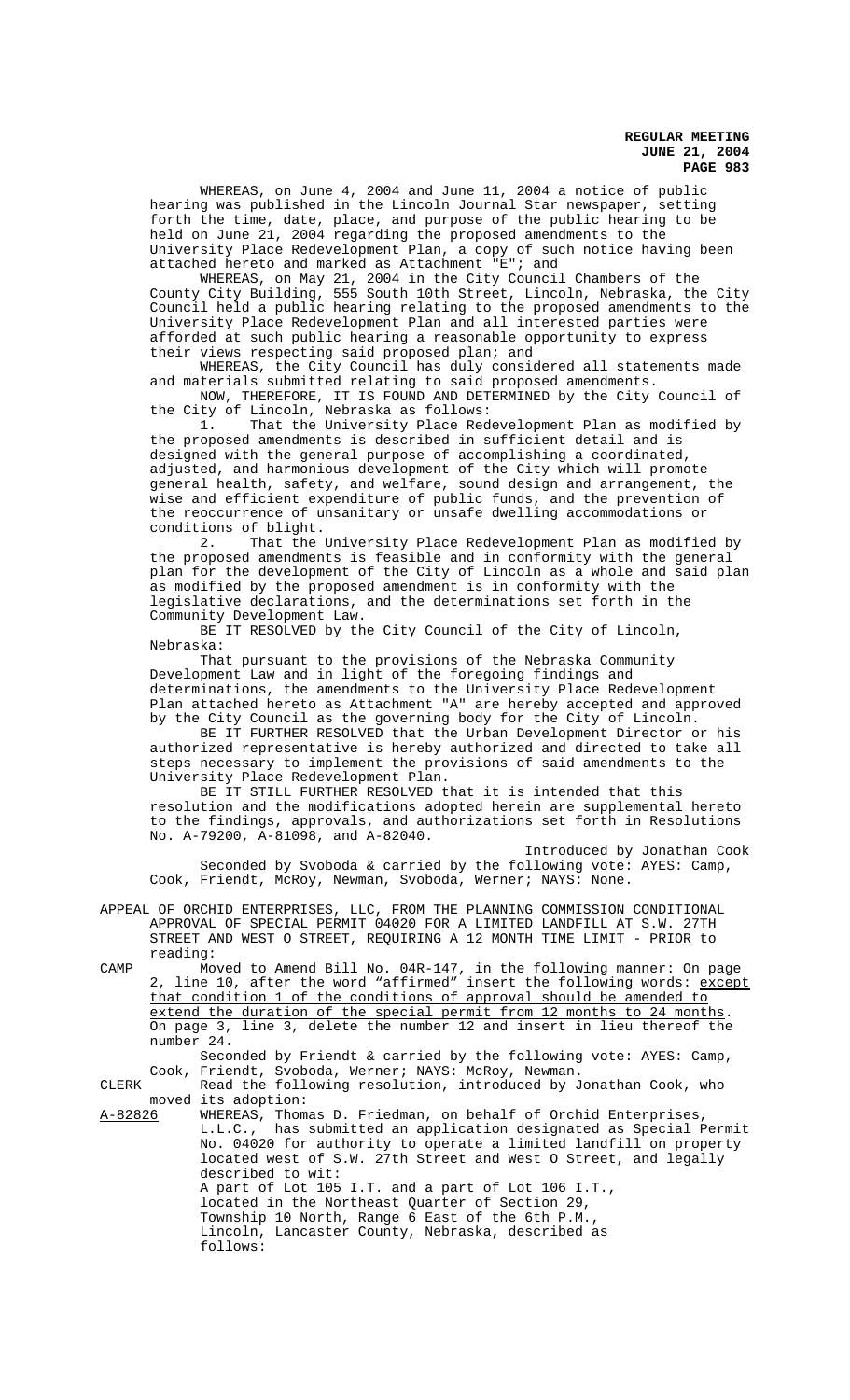Beginning at the northeast corner of said Lot 106 I.T., said point also being the northwest corner of Lot 81 I.T., said point also being 60.00 feet south of the north line of said Northeast Quarter and lying on the south right-of-way line of West O Street, and extending thence south 00 degrees 00 minutes 21 seconds west (assumed) on the east line of said Lot 106 I.T., a distance of 300.15 feet to a southeast corner of said Lot 106 I.T., said point being also the southwest corner of Lot 81 I.T. and a northeast corner of Lot 105 I.T.; thence south 00 degrees 02 minutes 30 seconds east on the east line of said Lot 105 I.T., a distance of 59.84 feet to the southwest corner of Lot 93 I.T.; thence south 89 degrees 13 minutes 53 seconds west, a distance of 343.15 feet to a point of intersection with the west line of said Lot 105 I.T., 60.00 feet south of the northwest corner of said Lot 105 I.T.; thence continuing south 89 degrees 13 minutes 53 seconds west, a distance of 342.68 feet to a point of intersection with the west line of said Lot 106 I.T.; thence north 00 degrees 03 minutes 53 seconds west on the west line of said Lot 106 I.T., a distance of 359.73 feet to a point of intersection with the south right-of-way line of West O Street, said point also being the northwest corner of said Lot 106 I.T.; thence north 89 degrees 16 minutes 06 seconds east on the north line of said Lot 106 I.T., a distance of 686.83 feet to the point of beginning, containing an area of 5.67 acres;

WHEREAS, the Lincoln City-Lancaster County Planning Commission has held a public hearing on said application; and

WHEREAS, the Lincoln City-Lancaster County Planning Commission held a public hearing on May 26, 2004 and conditionally approved Special Permit No. 04020; and

WHEREAS, J. Michael Rierden, on behalf of Orchid Enterprises, L.L.C., has appealed the action of the Lincoln City-Lancaster County Planning Commission's conditional approval of Special Permit No. 04020; and

WHEREAS, the final action of the Lincoln City-Lancaster County Planning Commission conditionally approving Special Permit No. 04020 should be affirmed; and

WHEREAS, the community as a whole, the surrounding neighborhood, and the real property adjacent to the area included within the site plan for this limited landfill will not be adversely affected by granting such a permit; and

WHEREAS, said site plan together with the terms and conditions hereinafter set forth are consistent with the Comprehensive Plan of the City of Lincoln and with the intent and purpose of Title 27 of the Lincoln Municipal Code to promote the public health, safety, and general welfare.

NOW, THEREFORE, BE IT RESOLVED by the City Council of the City of Lincoln, Nebraska:

That the application of Thomas D. Friedman, on behalf of Orchid Enterprises, L.L.C., hereinafter referred to as "Permittee", to operate a limited landfill be and the same is hereby granted under the provisions of Section 27.43.040(p) and 27.63.560 the Lincoln Municipal Code upon condition that construction and operation of said limited landfill be in strict compliance with said application, the site plan, and the following additional express terms, conditions, and requirements:

1. This permit approves a limited landfill operation for a period of 12 months from the date of the issuance of the building permit. The operation shall be limited to the operating hours of 7:30 a.m. to 6:00 p.m., Monday through Saturday.

Before receiving building permits:

- a. The Permittee must receive a determination in writing from the FAA that this is a Class IV C&D debris landfill that is not a hazardous wildlife attractant or a hazard to aircraft, and submit said document to the Planning Department office for review and approval.
- b. The limited landfill must meet all local, state and federal regulations.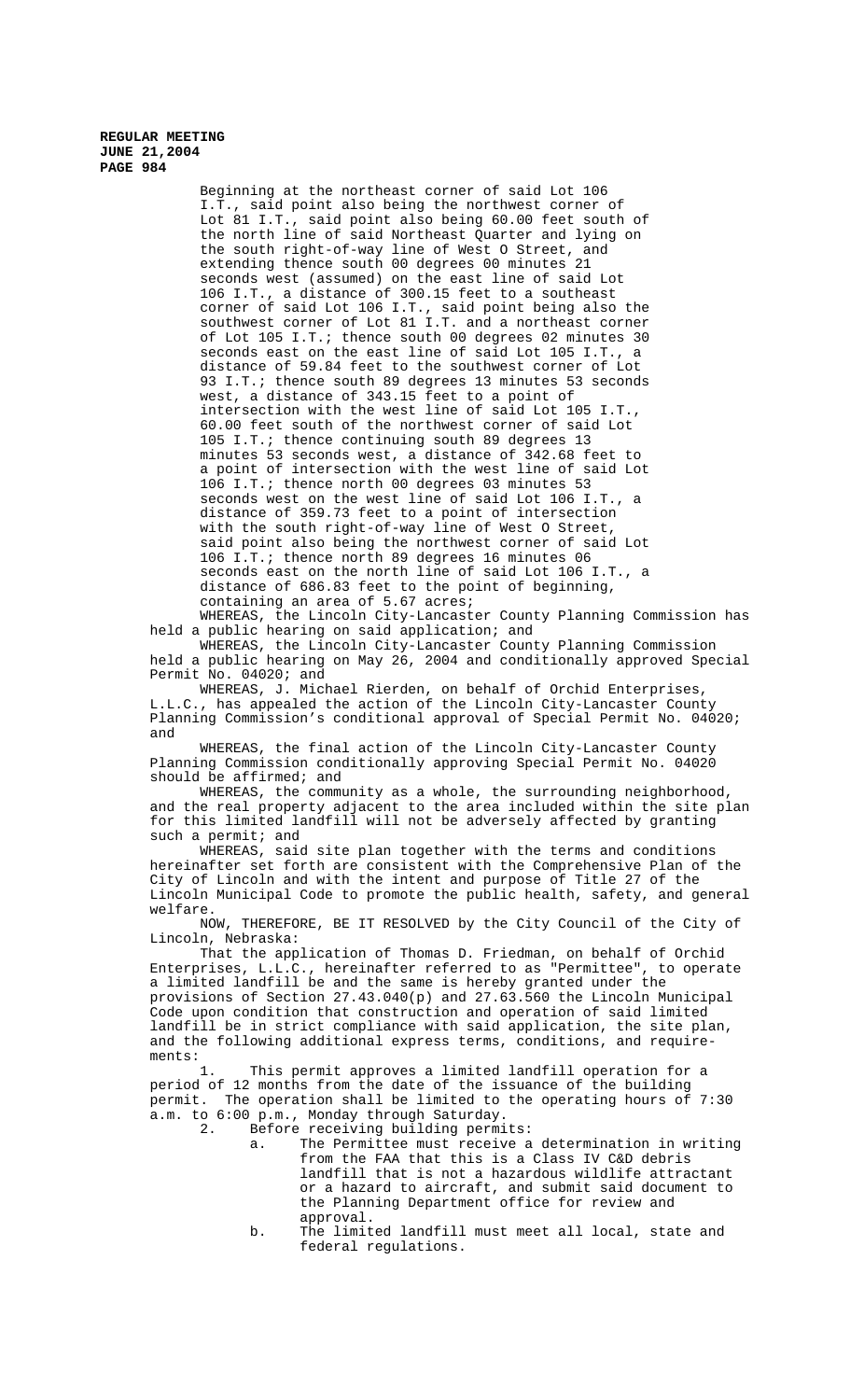3. Before operation of this limited landfill all development and construction must be in conformance with the approved plans.

4. Before beginning this limited landfill operation the City County Health Department must approve the water, wastewater systems and air quality and noise permits.<br>5. The site plan appr

The site plan approved by this permit shall be the basis for all interpretations of setbacks, yards, locations of buildings, location of parking and circulation elements, and similar matters.<br>6. The terms, conditions, and requirements of the

The terms, conditions, and requirements of this resolution shall be binding and obligatory upon the Permittee and the Permittee's successors and assigns. The building official shall report violations to the City Council which may revoke the special permit or take such other action as may be necessary to gain compliance.

7. The Permittee shall sign and return the City's letter of acceptance to the City Clerk within 30 days following approval of the special permit, provided, however, said 30-day period may be extended up to six months by administrative amendment. The City Clerk shall file a copy of the resolution approving the special permit and the letter of acceptance with the Register of Deeds, filing fees therefor to be paid in advance by the Permittee.

Introduced by Jonathan Cook Seconded by Svoboda & carried by the following vote: AYES: Camp, Cook, Friendt, McRoy, Newman, Svoboda, Werner; NAYS: None.

APPROVING AN AGREEMENT BETWEEN THE CITY AND THE NEBRASKA DEPT. OF ROADS FOR THE FUNDING OF RESURFACING WORK ON CORNHUSKER HIGHWAY BETWEEN 13TH AND 20TH STREET, CORNHUSKER HIGHWAY FROM 35TH TO 44TH STREET AND 9TH STREET FROM Q TO H STREETS - CLERK read the following resolution, introduced by Jonathan Cook, who moved its adoption:<br>A-82827 BE IT RESOLVED by the City Counc

BE IT RESOLVED by the City Council of the City of Lincoln, Nebraska:

That the attached Agreement between the City of Lincoln and the State of Nebraska Department of Roads for Project No. RD-6-6(1040), CN 12765, City Project No. 701753), to obligate Federal and State funds for resurfacing work on Cornhusker Highway between 13th and 20th Streets, Cornhusker Highway from 35th to 44th Streets and 9th Street from Q to H Streets, in accordance with the terms and conditions contained in said Agreement, is hereby approved and the Mayor is authorized to execute the same on behalf of the City of Lincoln.

The City Clerk is directed to return the executed copies of the Agreement to the Public Works and Utilities Department, for transmittal and execution by the State Department of Roads.

Introduced by Jonathan Cook Seconded by McRoy & carried by the following vote: AYES: Camp, Cook, Friendt, McRoy, Newman, Svoboda, Werner; NAYS: None.

AUTHORIZING THE ACCEPTANCE OF TWO TOUR DE LINCOLN ART WORKS FOR INCLUSION IN THE CITY'S PUBLIC ART COLLECTION AND FOR DISPLAY ON PUBLIC PROPERTY - PRIOR to reading:

CAMP Moved to Amend Bill No. 04R-151 in the following manner: On page 1, line 11, delete the words Capitol Parkway and insert in lieu thereof the words Sheridan Blvd.

Seconded by Svoboda & carried by the following vote: AYES: Camp, Cook, Friendt, McRoy, Newman, Svoboda, Werner; NAYS: None.

CLERK Read the following resolution, introduced by Jonathan Cook, who moved its adoption:<br>A-82828 WHEREAS, the

WHEREAS, the Lincoln Arts Council sponsored a temporary display of public art throughout the community entitled the Tour de Lincoln art project; and

WHEREAS, the art works were sold at public auction at the end of the temporary display to individuals and groups; and

WHEREAS, twelve of the Tour de Lincoln project bikes were previously offered to the City and accepted as donations for public display of art on public property; and

WHEREAS, two additional donors have offered the Tour de Lincoln project bikes to the City for public display; and

WHEREAS, the City through it Parks and Recreation Department, desires to accept the two additional donated bikes and to install them in downtown Lincoln and at S. 27th Street and Capitol Parkway.

NOW, THEREFORE, BE IT RESOLVED by the City Council of the City of Lincoln, Nebraska: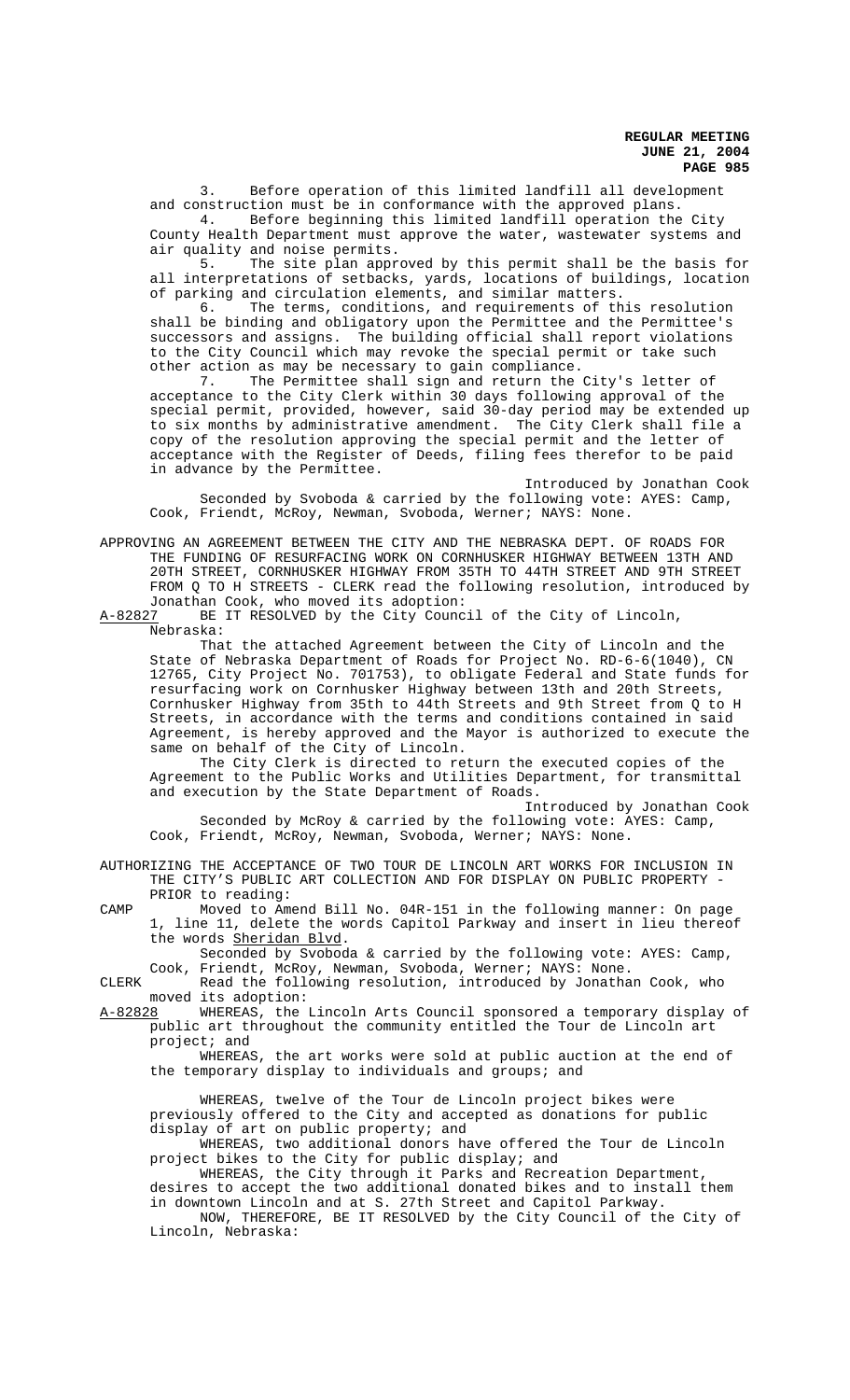That the donation of two Tour de Lincoln bikes, Cruisin by Mary Kolar and Ride of Passage by Liz Shea-McCoy, for display on public property is hereby accepted.

Introduced by Jonathan Cook Seconded by McRoy & carried by the following vote: AYES: Camp, Cook, Friendt, McRoy, Newman, Svoboda, Werner; NAYS: None.

APPROVING AN AGREEMENT BETWEEN THE CITY AND BEUTLER DEVELOPMENT SERVICES FOR FUND DEVELOPMENT SERVICES FOR A FOUR-YEAR TERM BEGINNING JULY 1, 2004 - PRIOR to reading:

CAMP Action delayed on Bill No. 04R-152 for 1 week to 6/28/04. Seconded by Svoboda & **LOST** by the following vote: AYES: Camp, Friendt, Svoboda; NAYS: Cook, McRoy, Newman, Werner.

CLERK Read the following resolution, introduced by Jonathan Cook, who moved its adoption:<br>A-82829 BE IT RESOLVE

BE IT RESOLVED by the City Council of the City of Lincoln, Nebraska:

That the Agreement for development services between the City of Lincoln and the Beutler Development Services for fund development services for a four year term beginning July 1, 2004, upon the terms and conditions set out in said Agreement which is attached hereto marked as Attachment "A" and made a part hereof by reference, is hereby approved and the Mayor is authorized to execute said Agreement on behalf of the City.

The City Clerk is directed to return one fully executed copy of said Agreement to the Parks and Recreation Department for transmittal to Chris Beutler.

Introduced by Jonathan Cook Seconded by McRoy & carried by the following vote: AYES: Cook, McRoy, Newman, Werner; NAYS: Camp, Friendt, Svoboda.

### ACCEPTING A DONATION OF \$45,000 FOR RENOVATION OF PARK IMPROVEMENTS AND TO ESTABLISH AN ENDOWMENT FOR ON-GOING PARK MAINTENANCE OF PARK LAND LOCATED AT S. COTNER BLVD. AND ALDRICH ROAD - PRIOR to reading:

CAMP Moved to accept Substitute Resolution.

Seconded by Svoboda & carried by the following vote: AYES: Camp, Cook, Friendt, McRoy, Newman, Svoboda, Werner; NAYS: None.

CLERK Read the following resolution, introduced by Jonathan Cook, who moved its adoption:

A-82830 WHEREAS, an Offer of Donation in the amount of \$45,000.00 has been made to the City of Lincoln for the purpose of renovation and park improvements and to establish an endowment for on-going park maintenance of park land located at South Cotner Blvd. and Aldrich Road; and

WHEREAS, the Parks & Recreation Department has recommended that the 0.9 acre park area be named "Kontras Park" in recognition of this donation.

NOW, THEREFORE, BE IT RESOLVED by the City Council of the City of Lincoln, Nebraska, that the acceptance of a \$45,000.00 donation for renovation and park improvements and to establish an endowment for ongoing park maintenance of 0.9 acres of park area to be known as Kontras Park is hereby accepted and approved effective the date of its receipt, and that the deep and sincere appreciation of the City of Lincoln to the Donor of this gift is hereby expressed and made a part of the records of the City of Lincoln.

Introduced by Jonathan Cook Seconded by McRoy & carried by the following vote: AYES: Camp, Cook, Friendt, McRoy, Newman, Svoboda, Werner; NAYS: None.

### **PETITIONS & COMMUNICATIONS** - **NONE**

#### **REPORTS OF CITY OFFICERS**

- CLERK'S LETTER AND MAYOR'S APPROVAL OF RESOLUTIONS AND ORDINANCES PASSED BY THE CITY COUNCIL ON JUNE 14, 2004 - CLERK presented said report which was placed on file in the Office of the City Clerk.
- CLERK'S LETTER AND MAYOR'S APPROVAL OF RESOLUTIONS AND ORDINANCES PASSED BY THE COUNCIL AND THE LANCASTER COUNTY BOARD ON JUNE 15, 2004 - CLERK presented said report which was placed on file in the Office of the City Clerk.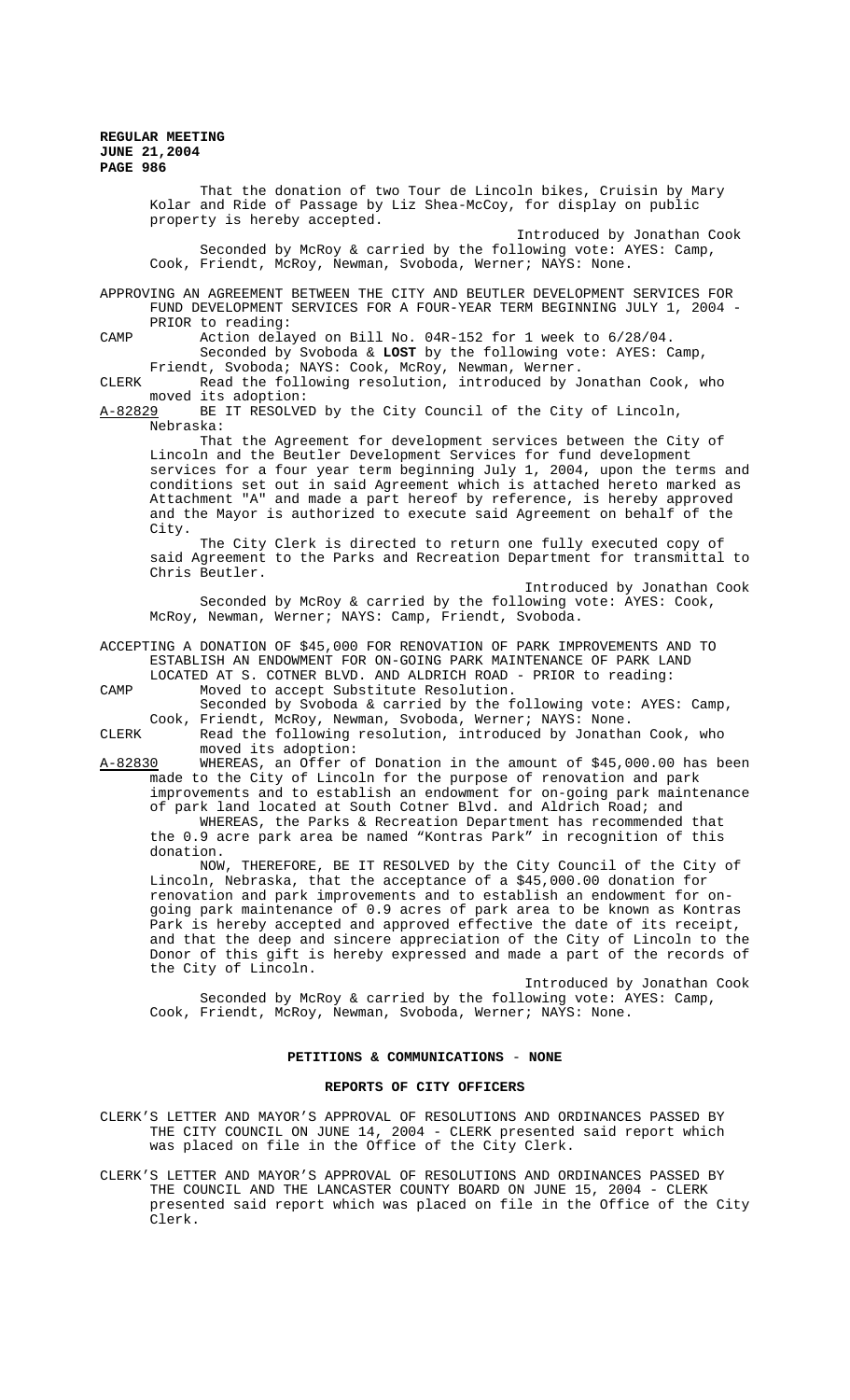REPORT FROM CITY TREASURER OF CITY CASH ON HAND TO THE CLOSE OF BUSINESS JUNE 17, 2004 - CLERK presented said report which was placed on file in the Office of the City Clerk.

INVESTMENT OF FUNDS FOR THE WEEK OF JUNE 14 THRU JUNE 18, 2004 - CLERK read the following resolution, introduced by Jonathan Cook, who moved its adoption:<br>A-82831 BE

BE IT RESOLVED by the City Council of the City of Lincoln, Nebraska**:** That the attached list of investments be confirmed and approved, and the City Treasurer is hereby directed to hold said investments until maturity unless otherwise directed by the City Council.

Introduced by Jonathan Cook Seconded by Camp & carried by the following vote: AYES: Camp, Cook, Friendt, McRoy, Newman, Svoboda, Werner; NAYS: None.

- INVESTMENT OF FUNDS FOR THE WEEK OF JUNE 1 THRU JUNE 11,2004 CLERK read the following resolution, introduced by Jonathan Cook, who moved its adoption:<br>A-82832 BE
- BE IT RESOLVED by the City Council of the City of Lincoln, Nebraska: That the attached list of investments be confirmed and approved, and the City Treasurer is hereby directed to hold said investments until maturity unless otherwise directed by the City Council.

Introduced by Jonathan Cook Seconded by Camp & carried by the following vote: AYES: Camp, Cook, Friendt, McRoy, Newman, Svoboda, Werner; NAYS: None.

REPORT FROM CITY TREASURER OF TELECOMMUNICATIONS OCCUPATION TAX FOR THE MONTH OF APRIL, 2004: QUANTUM SHIFT, UNITED SYSTEMS ACCESS, STAR NUMBER, IBM GLOBAL, T-NETIX; MAY, 2004: ATS MOBILE - CLERK presented said report which was placed on file in the Office of the City Clerk.

#### ORDINANCES -  $1^{ST}$  READING & ASSOCIATED RESOLUTIONS

(Resolutions listed hereunder will advance to Public Hearing on 6/28/04)

- APPROVING (1) LEASE AGREEMENT FROM THE CITY AND THE COUNTY OF LANCASTER TO THE LINCOLN-LANCASTER COUNTY PUBLIC BUILDING COMMISSION; (2) LEASE AGREEMENT FROM THE COMMISSION TO THE COUNTY AND THE CITY; AND (3) THE ISSUANCE OF NOT TO EXCEED \$12,000,000 OF THE COMMISSION'S TAX SUPPORTED LEASE RENTAL REVENUE AND REFUNDING BONDS, ALL WITH RESPECT TO ADDITIONS AND IMPROVEMENTS AT THE CITY-COUNTY HEALTH DEPARTMENT BUILDING - CLERK read an ordinance, introduced by Jonathan Cook, an ordinance of the City of Lincoln, Nebraska (The "City") accepting and approving (1) a first amendment to lease agreement jointly, as lessor and the Lincoln-Lancaster County Public Building Commission (The "Commission"), as lessee, with respect to (A) the Lincoln-Lancaster County Health Department Grounds and Building (The "Health Facilities"), and (2) a First Amendment to lease agreement among the Commission, as lessor, and the City and the County, Jointly, as lessee, with respect to the Health Facilities together with certain related facilities, building and structures to be constructed adjacent and connected to the existing Health Facilities and (3) the issuance sale and delivery of not to exceed twelve million dollars (12,000,000) in aggregate principal amount of tax supported lease rental revenue bonds, series 2004, by the commission, the fist time.
- CREATING SEWER DISTRICT NO. 1180 IN SOUTH FOLSOM STREET FROM W. SOUTH STREET SOUTH APPROXIMATELY 1250 FEET - CLERK read an ordinance, introduced by Jonathan Cook, creating Sewer District No. 1180, designating the real estate to be benefitted, providing for assessment of the costs of the improvements constructed therein, providing for the acquisition of easements and additional right-of-way, if necessary, and repealing all ordinances or parts of ordinances in conflict herewith, the first time.
- CREATING ORNAMENTAL LIGHTING DISTRICT NO. 287 IN WEST CHARLESTON STREET, 1ST STREET WEST APPROXIMATELY 1100 FEET - CLERK read an ordinance, introduced by Jonathan Cook, creating Ornamental Lighting District No. 287, defining the limits thereof, designating the improvements to be made therein, designating the property to be benefitted, providing for the payment of the cost thereof, and repealing all ordinances and parts of ordinances in conflict herewith, the first time.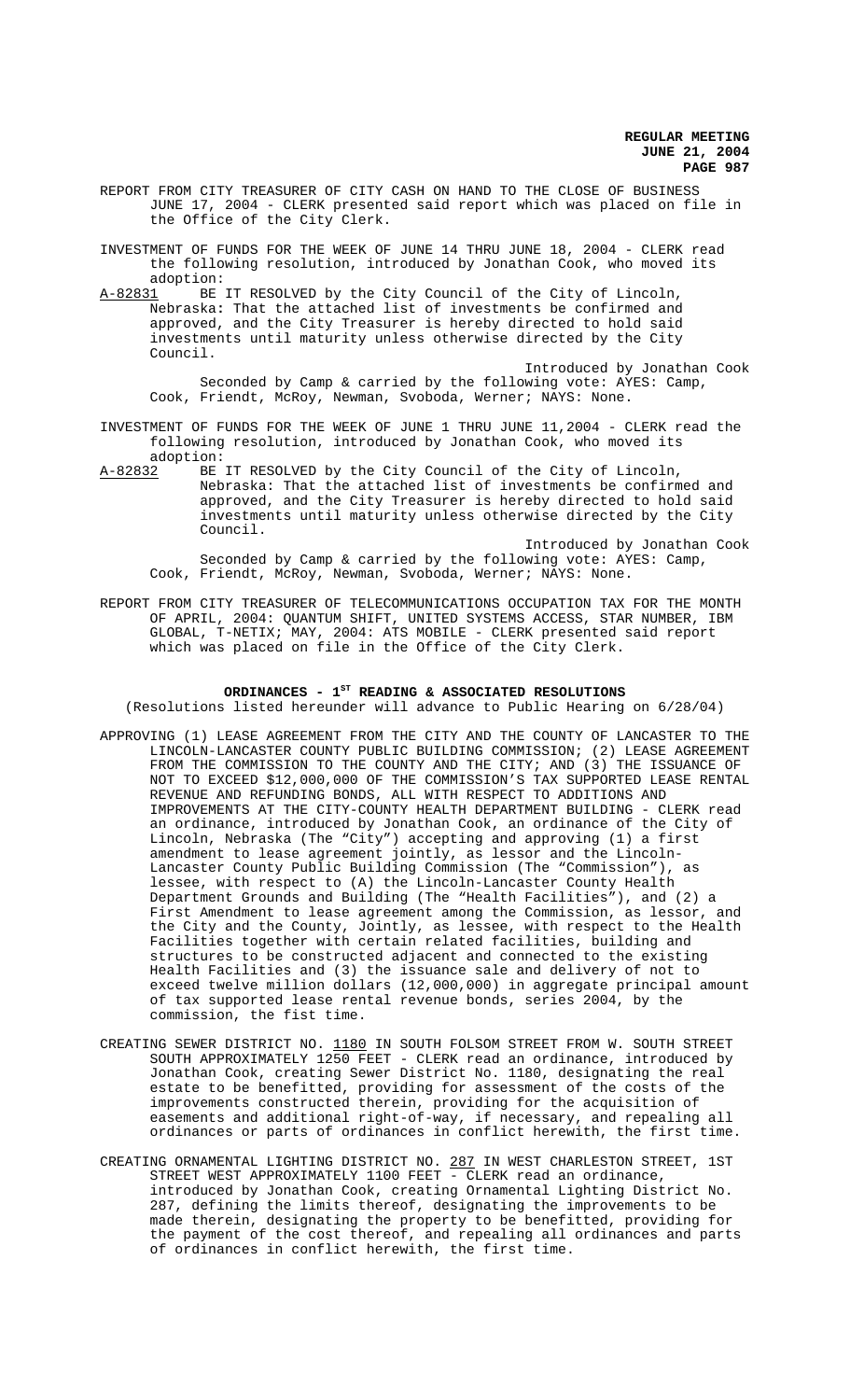- ANNEXATION 03008 AMENDING THE LINCOLN CORPORATE LIMITS MAP BY ANNEXING APPROXIMATELY 20 ACRES OF PROPERTY GENERALLY LOCATED AT N.W. 56TH STREET AND W. THATCHER LANE - CLERK read an ordinance, introduced by Jonathan Cook, annexing and including the below described land as part of the City of Lincoln, Nebraska and amending the Corporate Limits Map attached to and made a part of Ordinance No. 18208, to reflect the extension of the corporate limits boundary of the City of Lincoln, Nebraska established and shown thereon, the first time.
- APPROVING CARDINAL HEIGHTS 2ND ADDITION CONDITIONAL ANNEXATION AND ZONING AGREEMENT BETWEEN HARTLAND HOMES INC. AND THE CITY OF LINCOLN OUTLINING CERTAIN CONDITIONS AND UNDERSTANDINGS WITH REGARDS TO THE ANNEXATION OF APPROXIMATELY 20 ACRES OF PROPERTY GENERALLY LOCATED AT N.W. 56TH STREET AND W. THATCHER LANE.
- CHANGE OF ZONE 04013 APPLICATION OF HARTLAND HOMES INC. FOR A CHANGE OF ZONE FROM AG AGRICULTURAL DISTRICT TO R-3 RESIDENTIAL DISTRICT ON PROPERTY GENERALLY LOCATED AT N.W. 56TH STREET AND W. THATCHER LANE - CLERK read an ordinance, introduced by Jonathan Cook, amending the Lincoln Zoning District Maps attached to and made a part of Title 27 of the Lincoln Municipal Code, as provided by Section 27.05.020 of the Lincoln Municipal Code, by changing the boundaries of the districts established and shown thereon, the first time.
- SPECIAL PERMIT 2045 APPLICATION OF HARTLAND HOMES INC. TO DEVELOP HARTLAND'S CARDINAL HEIGHTS 2ND COMMUNITY UNIT PLAN FOR 56 DWELLING UNITS, WITH WAIVERS TO ALLOW SANITARY SEWER LINES TO RUN OPPOSITE STREET GRADES, THE TRANSFER OF SANITARY SEWER FROM ONE BASIN TO ANOTHER, LOTS TO EXCEED THREE TO ONE LOT DEPTH TO WIDTH RATIO, LOTS WITH LESS THAN THE MIN. WIDTH, LOTS WITH LESS THAN THE MINIMUM LOT AREA, AND TO WAIVE THE PRELIMINARY PLAT PROCESS, ON PROPERTY GENERALLY LOCATED AT N.W. 56TH STREET AND W. THATCHER LANE.
- CHANGE OF ZONE 04036 APPLICATION OF THE PLANNING DIRECTOR FOR A CHANGE OF ZONE FROM R-4 RESIDENTIAL DISTRICT TO R-2 RESIDENTIAL DISTRICT ON PROPERTY GENERALLY LOCATED AT S. 27TH STREET AND STRATFORD AVE - CLERK read an ordinance, introduced by Jonathan Cook, amending the Lincoln Zoning District Maps attached to and made a part of Title 27 of the Lincoln Municipal Code, by changing the boundaries of the districts established and shown thereon, the first time.
- AMENDING SECTION 27.52.030 OF THE LINCOLN MUNICIPAL CODE RELATING TO STANDARDS TO BE FOLLOWED IN CONNECTION WITH FLOOD REGULATIONS FOR EXISTING URBAN AREA TO MAKE THE LANGUAGE CONSISTENT WITH THE MINIMUM FEMA STANDARD LANGUAGE FOR FLOODWAYS - CLERK read an ordinance, introduced by Jonathan Cook, amending Section 27.52.030 of the Lincoln Municipal Code relating to Standards to be followed in connection with Flood Regulations for Existing Urban Area to make the language consistent with the minimum FEMA standard language for floodways; and repealing Section 27.52.030 of the Lincoln Municipal Code as hitherto existing, the first time.

# ORDINANCES - 3<sup>RD</sup> READING & RESOLUTIONS FOR ACTION

STREET & ALLEY VACATION 03020 - VACATING THE EAST-WEST ALLEY BETWEEN SOUTH STREET AND SAYLOR STREET, WEST OF 55TH STREET - CLERK read an ordinance, introduced by Ken Svoboda, vacating the east-west alley between South Sewer Street and Saylor Street, west of 55<sup>th</sup> Street, and retaining title thereto in the City of Lincoln, Lancaster County, Nebraska, the third time.<br>SVOBODA

Moved to pass the ordinance as read.

Seconded by Friendt & carried by the following vote: AYES: Camp, Cook, Friendt, McRoy, Newman, Svoboda, Werner; NAYS: None. The ordinance, being numbered **#18381**, is recorded in Ordinance Book #25.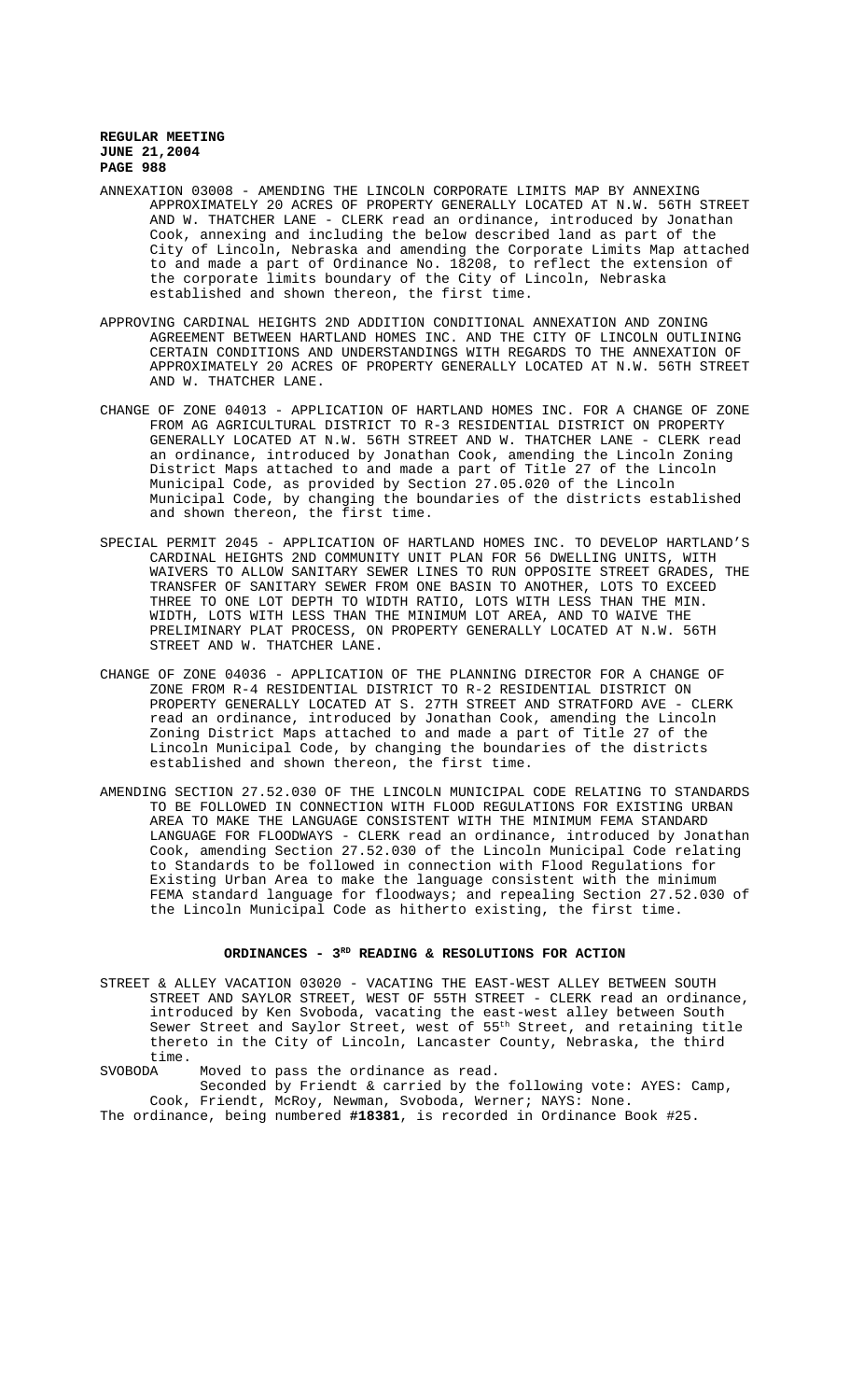AMENDING THE PAY SCHEDULE FOR A CERTAIN EMPLOYEE GROUP PREFIXED BY THE LETTER M BY CHANGING THE PAY RANGE FOR COMMUNITY HEALTH SERVICES MANAGER - CLERK read an ordinance, introduced by Ken Svoboda, amending Section 1 of Ordinance No. 18223 relating to the pay schedules of employees whose classifications are assigned to the pay range which is prefixed by the letter "M" by amending the pay range of Community Health Services Manager from (M05) to (M04), the third time.<br>SVOBODA Moved to pass the ordinance as read.

Moved to pass the ordinance as read.

Seconded by Camp & carried by the following vote: AYES: Camp, Cook, Friendt, McRoy, Newman, Svoboda, Werner; NAYS: None. The ordinance, being numbered **#18382**, is recorded in Ordinance Book #25.

AMENDING THE PAY SCHEDULE FOR A CERTAIN EMPLOYEE GROUP PREFIXED BY THE LETTER A BY CHANGING THE JOB CLASSIFICATION OF WATER SERVICE WORKER III TO WATER SERVICE SUPERVISOR AND TO AMEND THE PAY RANGE OF WATER METER SHOP SUPERVISOR - CLERK read an ordinance, introduced by Ken Svoboda, amending Sections 1 and 3 or Ordinance No. 18220 relating to the pay schedules of employees whose classifications are assigned to the pay range which is prefixed by the letter "A" and "C", respectively, by amending the job classification of "Water Service Worker III" to "Water Service Supervisor" and amending its pay range from (AO8) to (A10); and by moving the job classification "Water Meter Shop Supervisor" from the LCEA "C" Range to the LCEA "A" Range, the third time.

SVOBODA Moved to pass the ordinance as read. Seconded by Camp & carried by the following vote: AYES: Camp, Cook, Friendt, McRoy, Newman, Svoboda, Werner; NAYS: None.

The ordinance, being numbered **#18383**, is recorded in Ordinance Book #25.

AMENDING THE PAY SCHEDULE FOR A CERTAIN EMPLOYEE GROUP PREFIXED BY THE LETTER E BY CREATING THE JOB CLASSIFICATION OF OMBUDSMAN - CLERK read an ordinance, introduced by Ken Svoboda, amending Section 1 or Ordinance No. 18221 relating to the pay schedules of employees whose classifications are assigned to the pay range which is prefixed by the letter "E" by creating the job classification of Ombudsman, the third time.

SVOBODA Moved to pass the ordinance as read. Seconded by Camp & carried by the following vote: AYES: Camp, Cook, Friendt, McRoy, Newman, Svoboda, Werner; NAYS: None. The ordinance, being numbered **#18384**, is recorded in Ordinance Book #25.

CHANGE OF ZONE 04028 - APPLICATION OF THE URBAN DEVELOPMENT DEPARTMENT TO CREATE A SPECIAL SIGN OVERLAY DISTRICT WITHIN THE B-4 LINCOLN CENTER BUSINESS DISTRICT ON PROPERTY GENERALLY LOCATED BETWEEN O AND P STREETS AND NORTH 11TH AND NORTH 12TH STREETS - CLERK read an ordinance, introduced by Ken Svoboda, designating the Grand Theater Special Sign District as an overlay special sign district within the B-4 Lincoln Center Business District on property generally located between O and P Streets and North  $11^{\text{th}}$  and North  $12^{\text{th}}$  Streets, excluding the west 50 feet and the east 50 feet on O Street, in accordance with the provisions of § 27.69.300 of the Lincoln Municipal Code and adopting special criteria for signs in said district, the third time.

SVOBODA Moved to pass the ordinance as read. Seconded by Camp & carried by the following vote: AYES: Camp, Cook, Friendt, McRoy, Newman, Svoboda, Werner; NAYS: None.

The ordinance, being numbered **#18385**, is recorded in Ordinance Book #25.

CHANGE OF ZONE 04029 - APPLICATION OF SANITARY AND IMPROVEMENT DISTRICT NO. 6 FOR A CHANGE OF ZONE FROM AG AGRICULTURAL TO H-3 HIGHWAY COMMERCIAL AND FROM R-1 RESIDENTIAL AND H-3 HIGHWAY COMMERCIAL TO R-1 RESIDENTIAL ON PROPERTY GENERALLY LOCATED AT N.W. 84TH STREET/S.W. 84TH STREET AND WEST O STREET - PRIOR to reading: COOK Moved to Amend No. 1.

Seconded by Friendt & carried by the following vote: AYES: Camp, Cook, Friendt, McRoy, Newman, Svoboda, Werner; NAYS: None. SVOBODA Moved to pass the ordinance as amended.

Seconded by Camp & carried by the following vote: AYES: Camp, Cook, Friendt, McRoy, Newman, Svoboda, Werner; NAYS: None.

CLERK Read an ordinance, introduced by Ken Svoboda, amending the Lincoln Zoning District Maps attached to and made a part of Title 27 of the Lincoln Municipal Code, as provided by Section 27.05.020 of the Lincoln Municipal Code, by changing the boundaries of the districts established and shown thereon, the third time.

The ordinance, being numbered **#18386**, is recorded in Ordinance Book #25.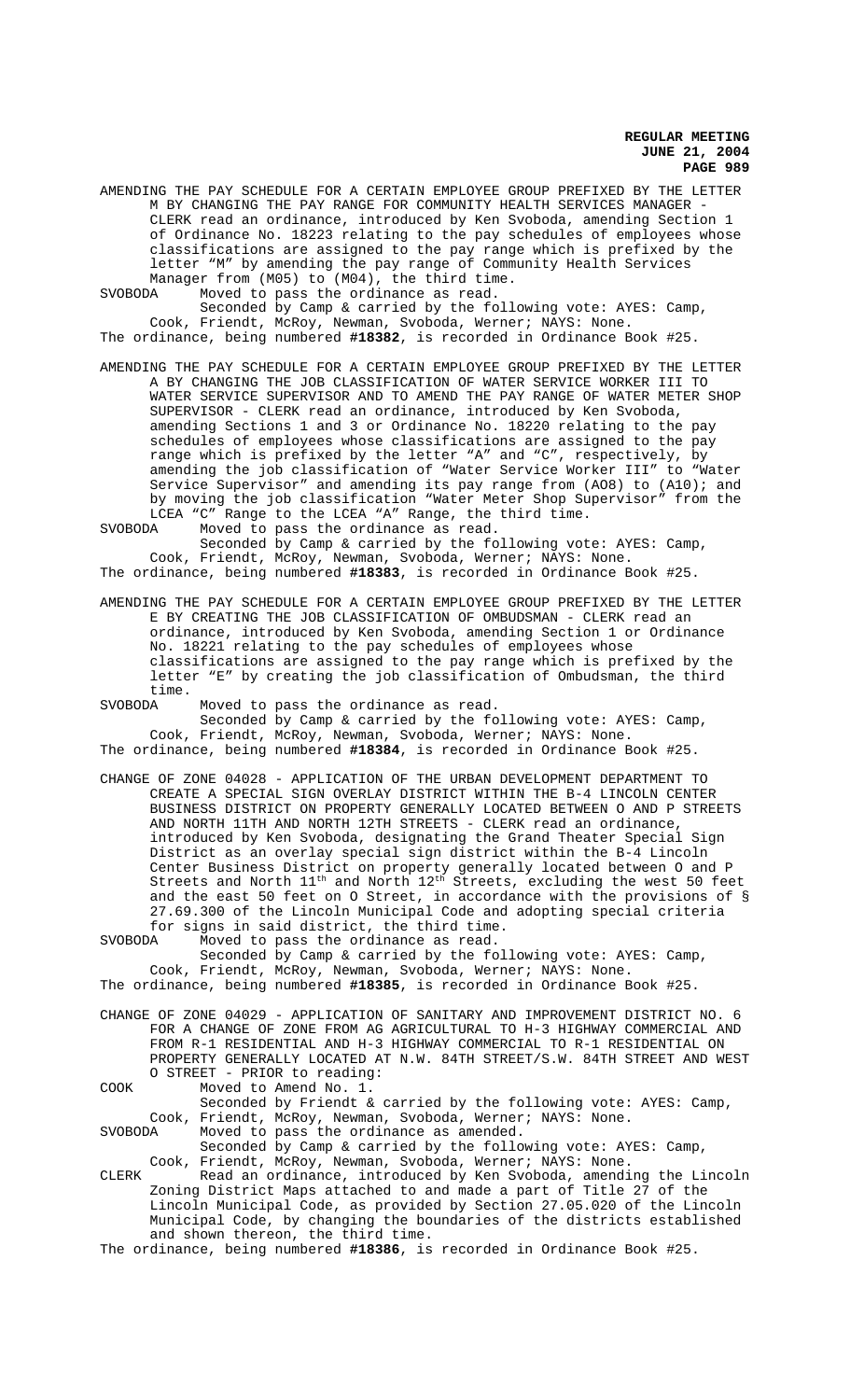CHANGE OF ZONE 04033 - APPLICATION OF ST. ELIZABETH COMMUNITY HEALTH CENTER FOR A CHANGE OF ZONE FROM O-3 OFFICE PARK DISTRICT TO B-2 PLANNED NEIGHBORHOOD BUSINESS DISTRICT ON PROPERTY GENERALLY LOCATED SOUTH OF KENSINGTON DRIVE AND WEST OF N. 26TH STREET - CLERK read an ordinance, introduced by Ken Svoboda, amending the Lincoln Zoning District Maps attached to and made a part of Title 27 of the Lincoln Municipal Code, as provided by Section 27.05.020 of the Lincoln Municipal Code, by changing the boundaries of the districts established and shown thereon, the third time.<br>SVOBODA Moved to

Moved to pass the ordinance as read.

Seconded by Camp & carried by the following vote: AYES: Camp, Cook, Friendt, McRoy, Newman, Svoboda, Werner; NAYS: None.

The ordinance, being numbered **#18387**, is recorded in Ordinance Book #25.

- USE PERMIT 94B APPLICATION OF ST. ELIZABETH COMMUNITY HEALTH CENTER TO INCREASE THE BOUNDARY OF THE EXISTING USE PERMIT TO ALLOW A TOTAL OF 47,000 SQ. FT. OF FLOOR AREA AND A REDUCTION IN THE FRONT YARD SETBACK ALONG N. 26TH STREET FROM 50 FEET TO 20 FEET, ON PROPERTY GENERALLY LOCATED SOUTH OF KENSINGTON DRIVE AND WEST OF N. 26TH STREET - CLERK read the following resolution, introduced by Jonathan Cook, who moved its adoption:<br>A-82833 WHEREAS
- WHEREAS, St. Elizabeth Community Health Center has submitted an application in accordance with Section 27.31.100 of the Lincoln Municipal Code designated as Use Permit No. 94B for authority to expand the boundary of Use Permit No. 94A, increase the total allowed square footage of floor area from 45,000 sq. ft. to 47,000 sq. ft. to allow construction of a medical office building and to reduce the front yard setback along N. 26th Street from 50' to 20', on property generally located south of Kensington Drive and west of North 26th Street, and legally described to wit:

Lots 1 through 3 and Outlot "A", Block 2, Elizabeth Park North Addition in the Southeast Quarter of Section 1, Township 10 North, Range 6 East, Lincoln, Lancaster County, Nebraska; WHEREAS, the real property adjacent to the area included within

the site plan for this medical office building will not be adversely affected; and

WHEREAS, said site plan together with the terms and conditions hereinafter set forth are consistent with the intent and purpose of Title 27 of the Lincoln Municipal Code to promote the public health, safety, and general welfare.

NOW, THEREFORE, BE IT RESOLVED by the City Council of the City of Lincoln, Nebraska:

That the application of St. Elizabeth Community Health Center, hereinafter referred to as "Permittee", to expand the boundary of Use Permit No. 94A, increase the total allowed square footage of floor area from 45,000 sq. ft. to 47,000 sq. ft. to allow construction of a medical office building and to reduce the front yard setback along N. 26th Street from 50' to 20', on the property legally described above be and the same is hereby granted under the provisions of Section 27.31.100 of the Lincoln Municipal Code upon condition that construction and operation of said office building be in strict compliance with said application, the site plan, and the following additional express terms, conditions, and requirements:<br>1. This permit appro

This permit approves a total of 47,000 square feet of floor area and a reduction in the front yard setback along N. 26th Street from 50' to  $20'.$ <br>2.

- Before receiving building permits:
	- a. The Permittee must complete the following instructions and submit the documents and plans to the Planning Department for review and approval:
		- i. A revised site plan showing the following
			- revisions:
				- (1) Correct the typo in the "Existing Use Permit Legal Description".
				- (2) Combine the legal description into one description.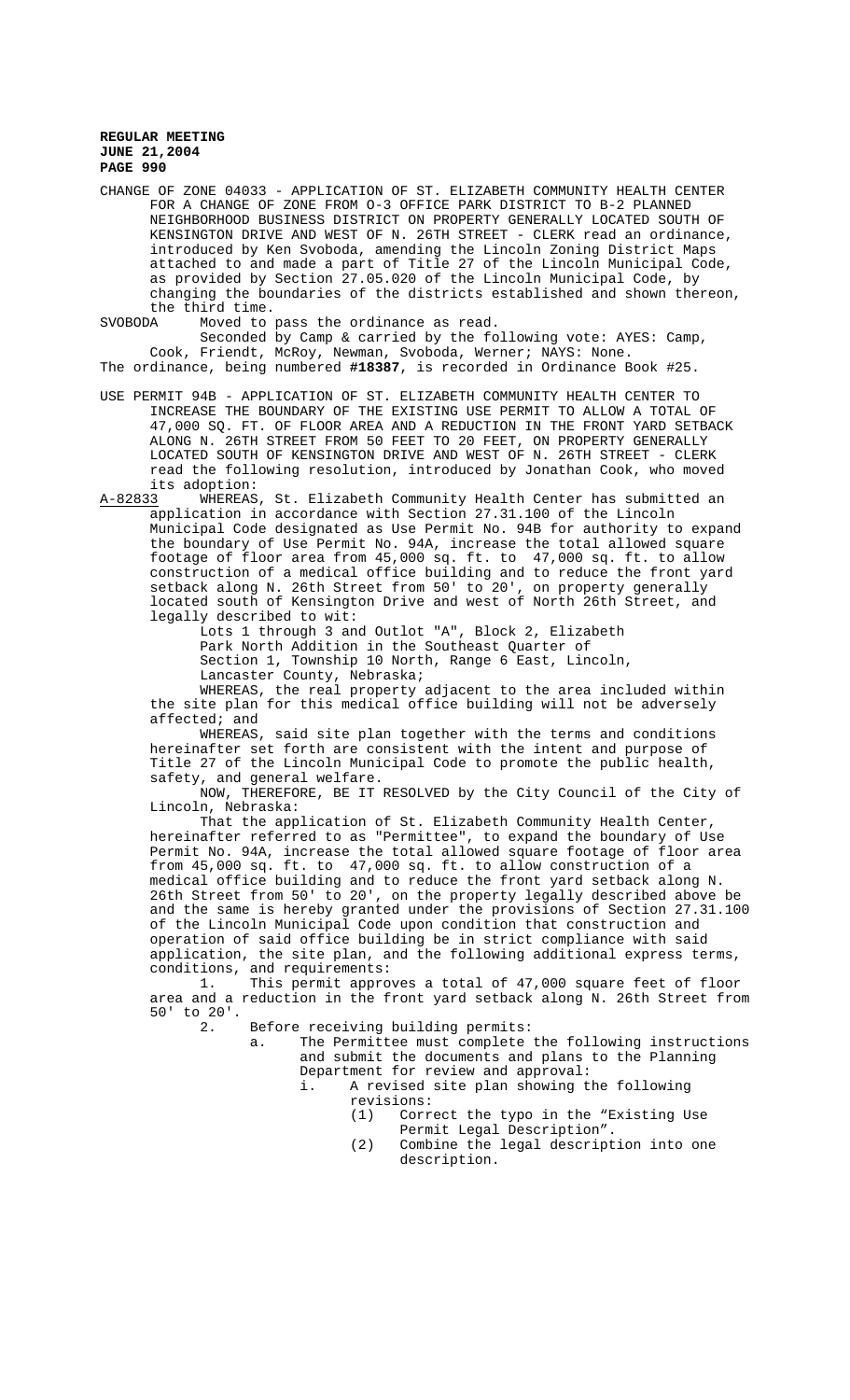- (3) Provide a wall constructed of materials similar to the building of a height and length to screen the drive thru and a 60% landscape screen from 0' to 10' along the west property line as it abuts the O-3 district. A note may fulfill this requirement stating that the landscape plan will be reviewed with the building permit.
- ii. A permanent reproducible final site plan as approved.
- iii. Revise the grading and drainage plan to maximize the drainage area flowing to N. 26th Street to the satisfaction of Public Works and Utilities Department.
- b. The construction plans must conform to the approved plans.
- c. The required easements as shown on the site plan must be recorded with the Register of Deeds.
- b. The construction plans must conform to the approved plans.

Before occupying this medical office/retail center all development and construction must be completed in conformance with the approved plans.

4. All privately-owned improvements, including landscaping and recreational facilities, shall be permanently maintained by the owner or an appropriately established homeowners association approved by the City.

The terms, conditions, and requirements of this resolution shall be binding and obligatory upon the Permittee, its successors and assigns. The building official shall report violations to the City Council which may revoke this use permit or take such other action as

may be necessary to gain compliance.<br>6. The site plan accompanyi The site plan accompanying this permit, approved by the City Council, represents the official approved permit and shall be the basis for all interpretations of setbacks, yards, locations of buildings, location of parking and circulation elements, etc.

7. The Permittee shall sign and return the City's letter of acceptance to the City Clerk within 30 days following approval of this use permit, provided, however, said 30-day period may be extended up to six months by administrative amendment. The City Clerk shall file a copy of the resolution approving this use permit and the letter of acceptance with the Register of Deeds, filing fees therefor to be paid in advance by the Permittee.

8. The site plan as approved with this resolution voids and supersedes all previously approved site plans, however, all resolutions approving previous permits remain in force unless specifically amended by this resolution.

Introduced by Jonathan Cook Seconded by Camp & carried by the following vote: AYES: Camp, Cook, Friendt, McRoy, Newman, Svoboda, Werner; NAYS: None.

ANNEXATION NO. 04006 - AMENDING THE LINCOLN CORPORATE LIMITS MAP BY ANNEXING APPROXIMATELY 3.979 ACRES OF PROPERTY GENERALLY LOCATED AT SOUTH 84TH STREET AND NORVAL ROAD - PRIOR to reading:

COOK Moved to accept Substitute Ordinance.

Seconded by Svoboda & carried by the following vote: AYES: Camp, Cook, Friendt, McRoy, Newman, Svoboda, Werner; NAYS: None. SVOBODA Moved to pass the Substitute Ordinance.

Seconded by Friendt & carried by the following vote: AYES: Camp, Cook, Friendt, McRoy, Newman, Svoboda, Werner; NAYS: None. CLERK Read an ordinance, introduced by Ken Svoboda, annexing and

including the below described land as part of the City of Lincoln, Nebraska and amending the Corporate Limits Map attached to and made a part of Ordinance No. 18208, to reflect the extension of the corporate limits boundary of the City of Lincoln, Nebraska established and shown thereon, the third time.

The ordinance, being numbered **#18388**, is recorded in Ordinance Book #25.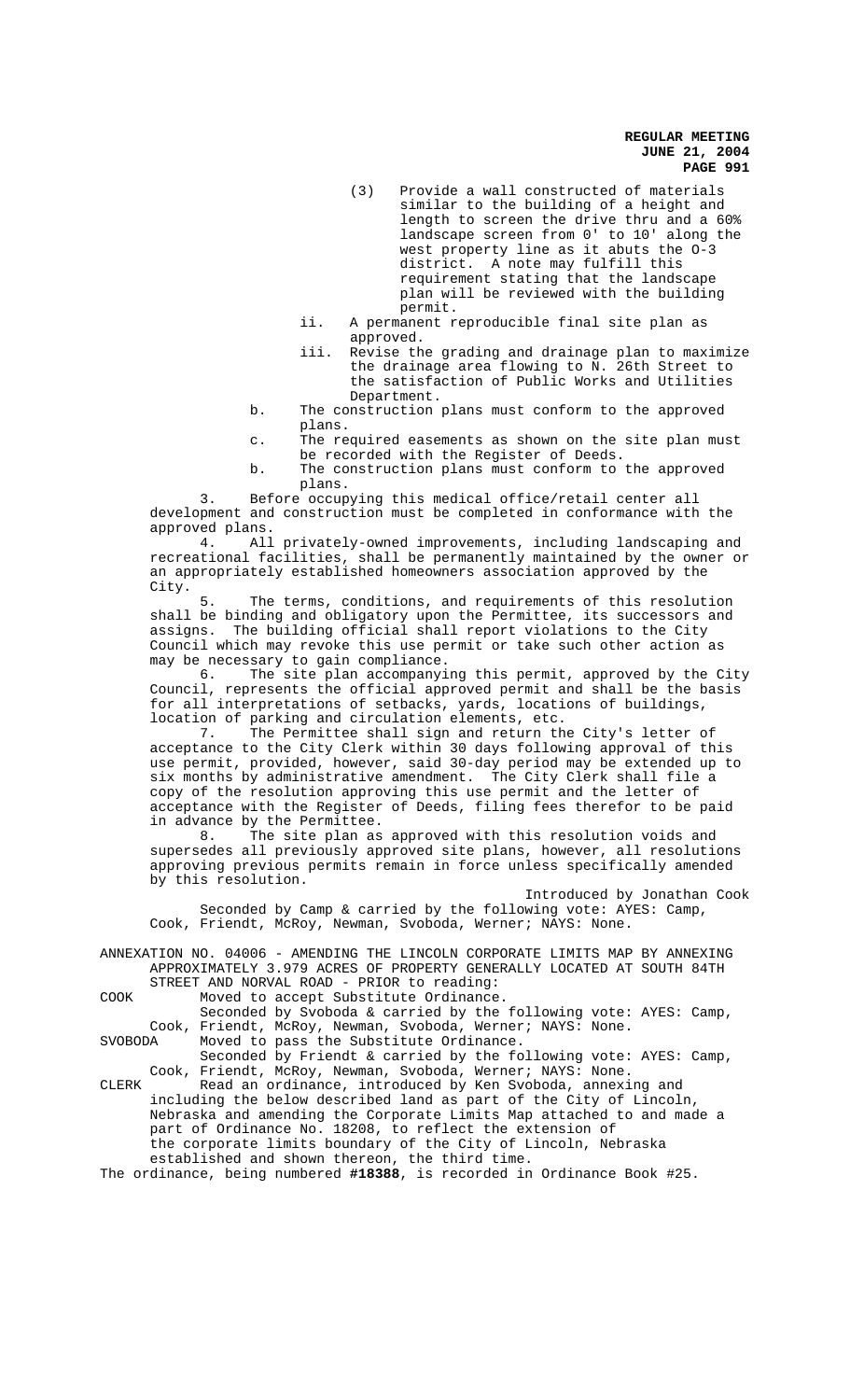CHANGE OF ZONE 04010 - APPLICATION OF RON TONNIGES FOR A CHANGE OF ZONE FROM AG AGRICULTURAL TO R-1 RESIDENTIAL ON PROPERTY GENERALLY LOCATED AT S. 84TH STREET AND NORVAL ROAD - PRIOR to reading:

COOK Moved to accept Substitute Ordinance. Seconded by Svoboda & carried by the following vote: AYES: Camp, Cook, Friendt, McRoy, Newman, Svoboda, Werner; NAYS: None.<br>SVOBODA Moved to pass the Substitute Ordinance. Moved to pass the Substitute Ordinance.

Seconded by Friendt & carried by the following vote: AYES: Camp, Cook, Friendt, McRoy, Newman, Svoboda, Werner; NAYS: None.

CLERK Read an ordinance, introduced by Ken Svoboda, amending the Lincoln Zoning District maps attached to and made a part of Title 27 of the Lincoln Municipal Code, as provided by Section 27.05.020 of the Lincoln Municipal Code, by changing the boundaries of the districts established and shown thereon, the third time.

The ordinance, being numbered **#18389**, is recorded in Ordinance Book #25.

APPROVING THE BRANDT HEIGHTS 1ST CONDITIONAL ANNEXATION AND ZONING AGREEMENT BETWEEN THE CITY AND RONALD A. TONNIGES AND MARVA R. TONNIGES OUTLINING CERTAIN CONDITIONS AND UNDERSTANDINGS WITH REGARDS TO THE ANNEXATION OF APPROXIMATELY 3.979 ACRES OF PROPERTY GENERALLY LOCATED NORTH AND SOUTH OF NORVAL ROAD AND EAST OF 84TH STREET - CLERK read the following

resolution, introduced by Jonathan Cook, who moved its adoption:<br>A-82834 BE IT RESOLVED by the City Council of the City of Lincoln, BE IT RESOLVED by the City Council of the City of Lincoln, Nebraska:

That the agreement titled Brandt Heights 1st Conditional Annexation and Zoning Agreement, which is attached hereto, marked as Attachment "A" and made a part hereof by reference, between the City of Lincoln and Ronald A. Tonniges and Marva R. Tonniges, outlining certain conditions and understandings between the City and said Owner relating to the annexation of approximately 3.979 acres of property generally located north and south of Norval Road and east of 84th Street is approved.

BE IT FURTHER RESOLVED that the Mayor is authorized to execute the Annexation Agreement on behalf of the City.

BE IT FURTHER RESOLVED that the City Clerk is directed to return one fully executed copy of this Agreement to Rick Peo, Chief Assistant City Attorney, for distribution to the Owners.

BE IT FURTHER RESOLVED that the City Clerk is directed to record the Annexation Agreement or a summary memorandum thereof with the Register of Deeds, filing fees to be paid by the Owners.

Introduced by Jonathan Cook Seconded by Svoboda & carried by the following vote: AYES: Camp, Cook, Friendt, McRoy, Newman, Svoboda, Werner; NAYS: None.

VACATING THE NORTH 9'4" OF THE Q STREET RIGHT-OF-WAY ADJACENT TO A PART OF THE HAYMARKET PARKING GARAGE GENERALLY LOCATED AT 9TH AND Q STREETS AS PART OF A CONTRACTUAL AGREEMENT BETWEEN B&J PARTNERSHIP AND THE CITY - CLERK read an ordinance, introduced by Ken Svoboda, vacating the north 9'4" of Q Street right-of-way adjacent to a part of the Haymarket Parking Garage, and retaining title thereto in the City of Lincoln, Lancaster County, Nebraska, the third time.<br>SVOBODA Moved to pass the o

SVOBODA Moved to pass the ordinance as read.

Seconded by Camp & carried by the following vote: AYES: Camp, Cook, Friendt, McRoy, Newman, Svoboda, Werner; NAYS: None.

The ordinance, being numbered **#18390**, is recorded in Ordinance Book #25.